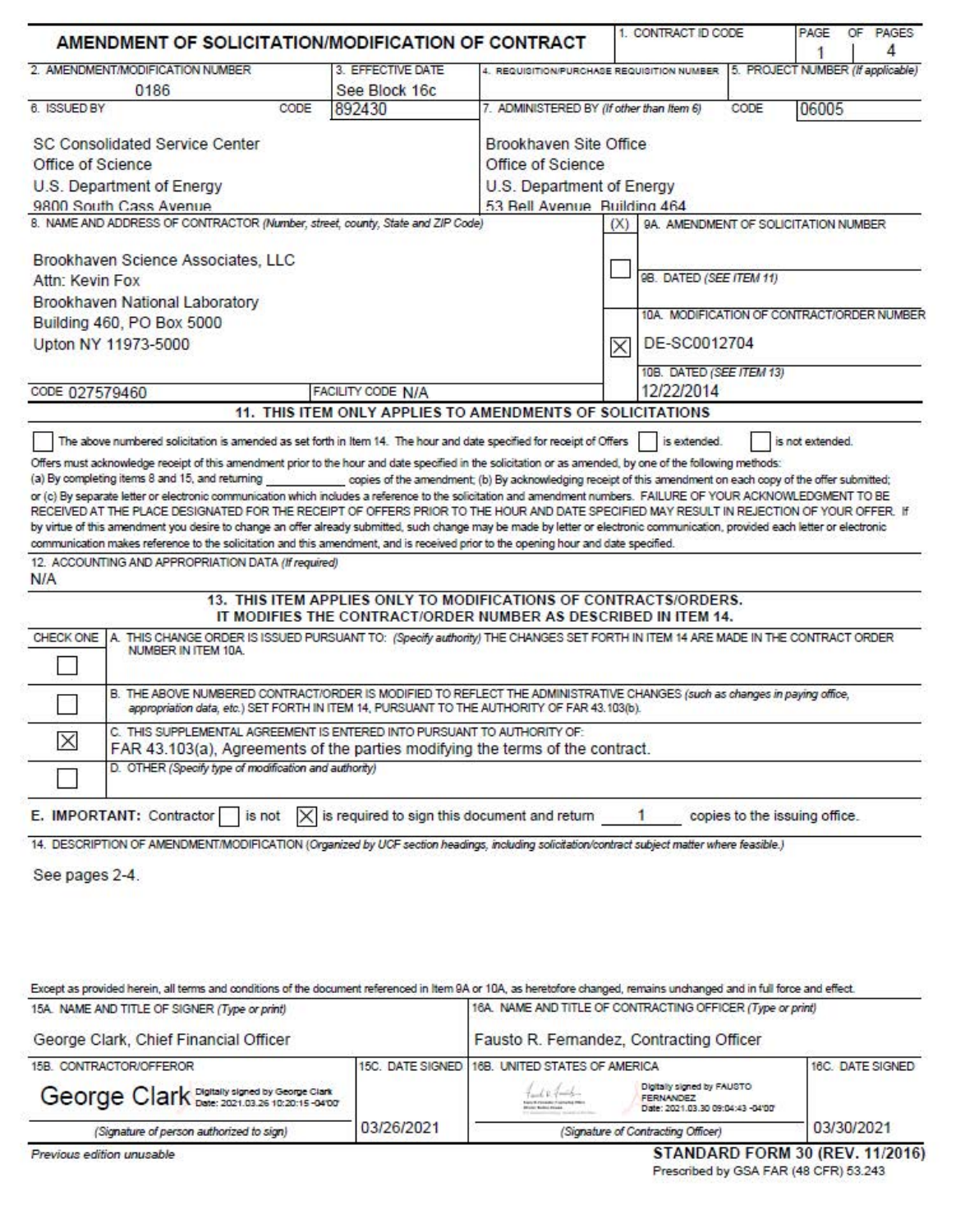Page **2** of **4**

### **14. DESCRIPTION OF AMENDMENT/MODIFICATION** continued.

**A.** This modification is issued to update the following contract sections:

### **Contract Sections:**

- a. Part I The Schedule
	- Section H—Special Contract Requirements
		- o H.30
		- o H.45
		- o H.46
- b. Part II—Contract Clauses
	- I.51 FAR 52.223-3
	- I.67 FAR 52.225-9
	- I.68 FAR 52.225-13
- c. Part III, Section J List of Attachments
	- Appendix D
	- Appendix G
	- Appendix I
- **B.** Table of Changes

### **PART I, SECTION H — SPECIAL CONTRACT REQUIREMENTS**

| <b>Clause</b><br>No. | <b>Title</b>                                                                                                                                                                           | <b>Change &amp; Explanation</b>                                                                                                                                                                                                                                                                                                                                  |
|----------------------|----------------------------------------------------------------------------------------------------------------------------------------------------------------------------------------|------------------------------------------------------------------------------------------------------------------------------------------------------------------------------------------------------------------------------------------------------------------------------------------------------------------------------------------------------------------|
| H.30                 | <b>Lobbying Restriction</b>                                                                                                                                                            | Change:<br>Update clause to its current version.<br><b>Explanation:</b><br>This clause is updated IAW PF 2021-19 Implementation<br>of the Consolidated Appropriations Act, 2021, Division<br>D (Energy and Water Development and Related<br>Agencies Appropriations Act, 2012), Title III and Title V;<br>Division E and Acquisition Letter No. AL-2021-02 dated |
| H.45                 | Paid Leave Under SECTION<br>3610 Of The Coronavirus Aid,<br>Relief, and Economic Security<br>Act (CARES ACT) To<br>Maintain Employees and<br>Subcontractors In A Ready<br><b>State</b> | February 11, 2021.<br>Change:<br>Update to clause to extend coverage of the Act.<br><b>Explanation:</b><br>This clause is updated IAW PF 2021-25 Guidance for<br>continuing to use DOE's Clauses developed to<br>implement Section 3610 of the Coronavirus Aid, Relief,<br>and Economic Security (CARES) Act (Pub. L. No. 116-<br>136)                           |
| H.46                 | Prohibition on Funding For<br><b>Certain Nondisclosure</b><br>Agreements                                                                                                               | Change:<br>Add clause to the contract.                                                                                                                                                                                                                                                                                                                           |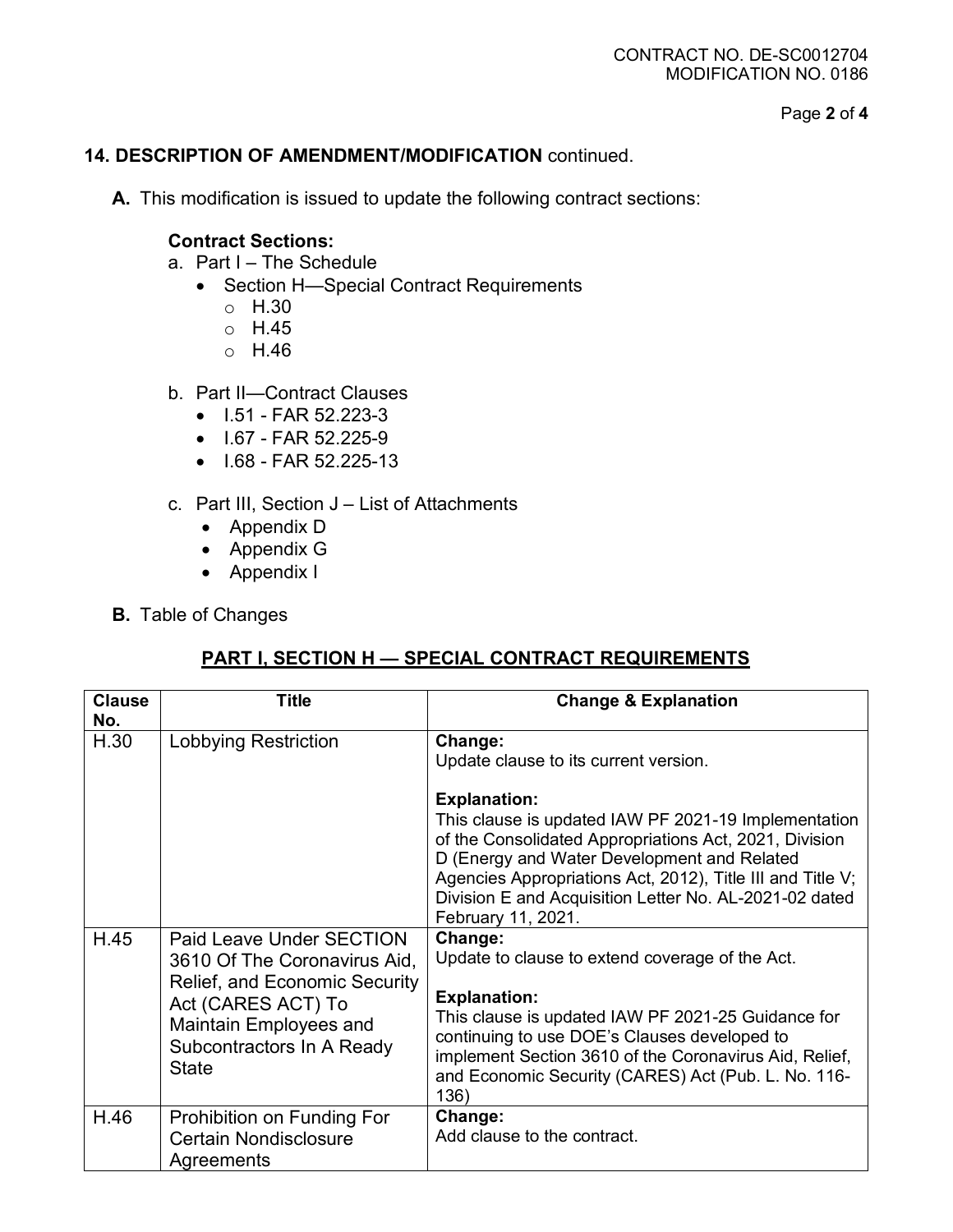Page **3** of **4**

| <b>Explanation:</b>                                        |
|------------------------------------------------------------|
| This clause is being added IAW DOE PF 2021-19 This         |
| clause is updated IAW PF 2021-19 Implementation of         |
| the Consolidated Appropriations Act, 2021, Division D      |
| (Energy and Water Development and Related Agencies         |
| Appropriations Act, 2012), Title III and Title V; Division |
| E and Acquisition Letter No. AL-2021-02 dated              |
| February 11, 2021.                                         |

# **PART II, SECTION I — CONTRACT REQUIREMENTS**

| <b>Clause</b> | <b>Title</b>                                                    | <b>Change &amp; Explanation</b>                                                                                                                                                         |  |  |
|---------------|-----------------------------------------------------------------|-----------------------------------------------------------------------------------------------------------------------------------------------------------------------------------------|--|--|
| No.<br>1.51   | FAR 52.223-3, Hazardous                                         | Change:                                                                                                                                                                                 |  |  |
|               | <b>Material Identification And</b><br>Material Safety Data (Jan | Update clause to its current version.                                                                                                                                                   |  |  |
|               | 1997) (Alternate I) (Jul 1995)                                  | <b>Explanation:</b>                                                                                                                                                                     |  |  |
|               |                                                                 | Amend section 52.223-3 by-                                                                                                                                                              |  |  |
|               |                                                                 | a. Revising the date of the clause; and                                                                                                                                                 |  |  |
|               |                                                                 | b. the undesignated table in paragraph (b)                                                                                                                                              |  |  |
|               |                                                                 | IAW (FAC) 2021-03, Technical Amendments published<br>January 14, 2021 effective 2/16/2021.                                                                                              |  |  |
| 1.67          | FAR 52.225-9, Buy                                               | Change:                                                                                                                                                                                 |  |  |
|               | American-Construction                                           | Update clause to its current version.                                                                                                                                                   |  |  |
|               | Materials (May 2014)                                            | <b>Explanation:</b>                                                                                                                                                                     |  |  |
|               |                                                                 | Amend section 52.225-9 by-                                                                                                                                                              |  |  |
|               |                                                                 |                                                                                                                                                                                         |  |  |
|               |                                                                 | a. Revising the date of the clause and<br>paragraph (b)(2) to read as follows:                                                                                                          |  |  |
|               |                                                                 | (2) This requirement does not apply to<br>information technology that is a commercial<br>item or to the construction materials or<br>components listed by the Government as<br>follows: |  |  |
|               |                                                                 | [Contracting Officer to list applicable<br>excepted materials or indicate "none"]                                                                                                       |  |  |
|               |                                                                 | IAW (FAC) 2021-03, Technical Amendments published<br>January 14, 2021 effective 2/16/2021.                                                                                              |  |  |
| 1.68          | FAR 52.225-13, Restrictions                                     | Change:                                                                                                                                                                                 |  |  |
|               | on Certain Foreign Purchases<br>(Jun 2008)                      | Update clause to its current version.                                                                                                                                                   |  |  |
|               |                                                                 | <b>Explanation:</b>                                                                                                                                                                     |  |  |
|               |                                                                 | Amend section 52.225-13 by-                                                                                                                                                             |  |  |
|               |                                                                 | a. Revising the date of clause; and                                                                                                                                                     |  |  |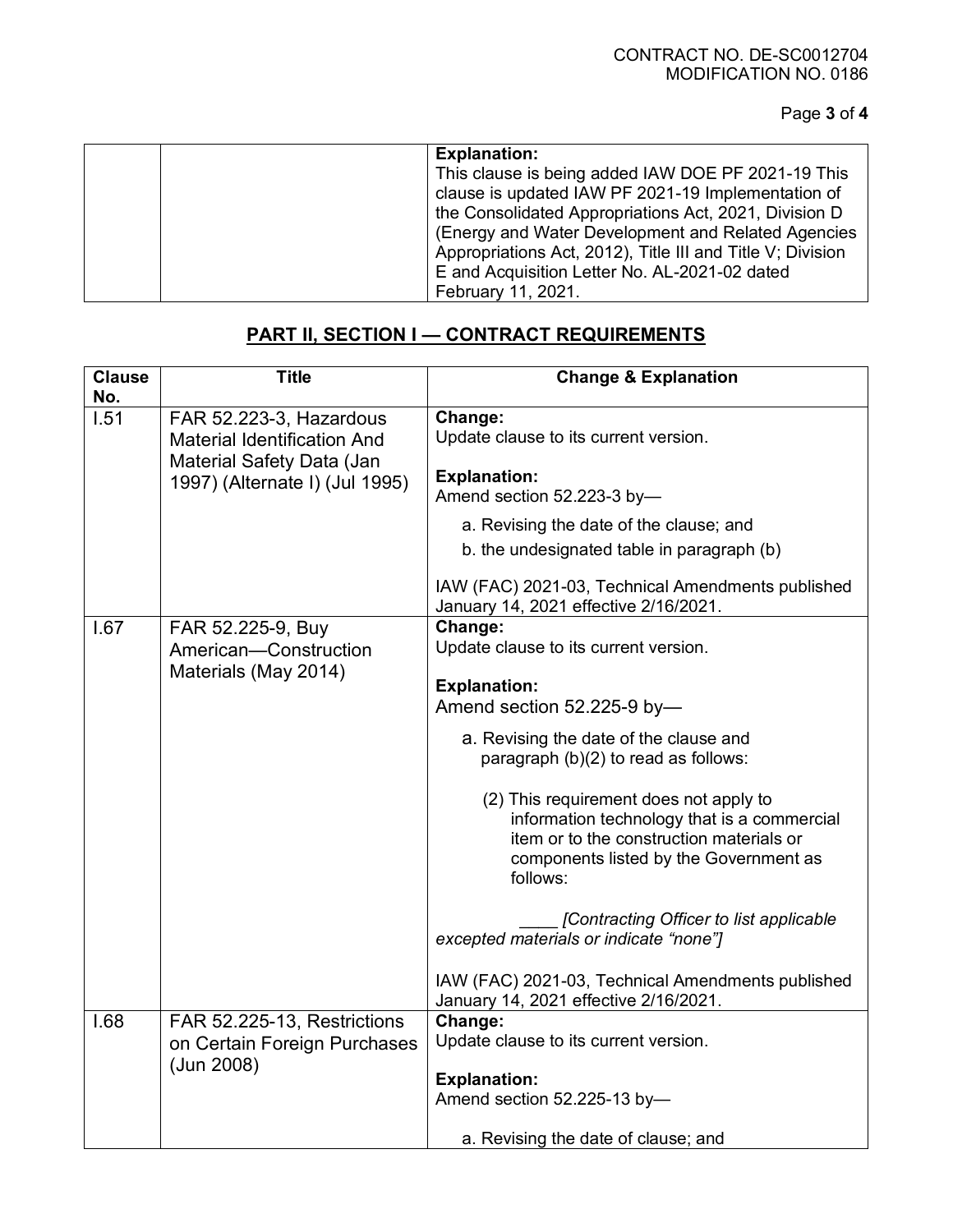#### CONTRACT NO. DE-SC0012704 MODIFICATION NO. 0186

### Page **4** of **4**

| b. Removing from paragraph (b)                      |
|-----------------------------------------------------|
|                                                     |
| " http://www.treas.gov/offices/enforcement/ofac/    |
| sdn and "http://www.treas.gov/offices/              |
| enforcement/ofac and adding                         |
|                                                     |
| "https://home.treasury.gov/policy-issues/financial- |
| sanctions/specially-designated-nationals-and-       |
| blocked-persons-list-sdn-human-readable-            |
| lists and "https://home.treasury.gov/policy-issues/ |
|                                                     |
| office-of-foreign-assets-control-sanctions-         |
| programs-and-information in their places,           |
| respectively.                                       |
|                                                     |
|                                                     |
| IAW (FAC) 2021-03, Technical Amendments published   |
| January 14, 2021 effective 2/16/2021.               |

### **PART III, SECTION J — LIST OF DOCUMENTS, EXHIBITS, ATTACHMENTS**

| <b>Appendix</b> | <b>Title</b>                    | <b>Change &amp; Explanation</b>                          |
|-----------------|---------------------------------|----------------------------------------------------------|
| D               | <b>Contractor's Commitments</b> | Change:                                                  |
|                 |                                 | Update appendix.                                         |
|                 |                                 |                                                          |
|                 |                                 | <b>Explanation:</b>                                      |
|                 |                                 | This appendix is updated to close out commitments that   |
|                 |                                 | have been met.                                           |
| G               | <b>Purchasing System</b>        | Change:                                                  |
|                 | Requirements                    | Update section titled, "DOE Approval."                   |
|                 |                                 |                                                          |
|                 |                                 | <b>Explanation:</b>                                      |
|                 |                                 | This appendix is being updated IAW with the Financial    |
|                 |                                 | Management Handbook Chapter 12 update effective on       |
|                 |                                 | October 1, 2021.                                         |
|                 | <b>DOE Directives/List B</b>    | Change:                                                  |
|                 |                                 | Update the following directive.                          |
|                 |                                 | Add O 520.1B                                             |
|                 |                                 | Delete O 534.1B                                          |
|                 |                                 | Delete O 413.1B                                          |
|                 |                                 |                                                          |
|                 |                                 | <b>Explanation:</b>                                      |
|                 |                                 | This appendix is replacing the prior version with the    |
|                 |                                 | attached Appendix I identified as Modification No. 0182. |

# **C. ALL OTHER TERMS AND CONDITIONS REMAIN UNCHANGED.**

### **END OF MODIFICATION**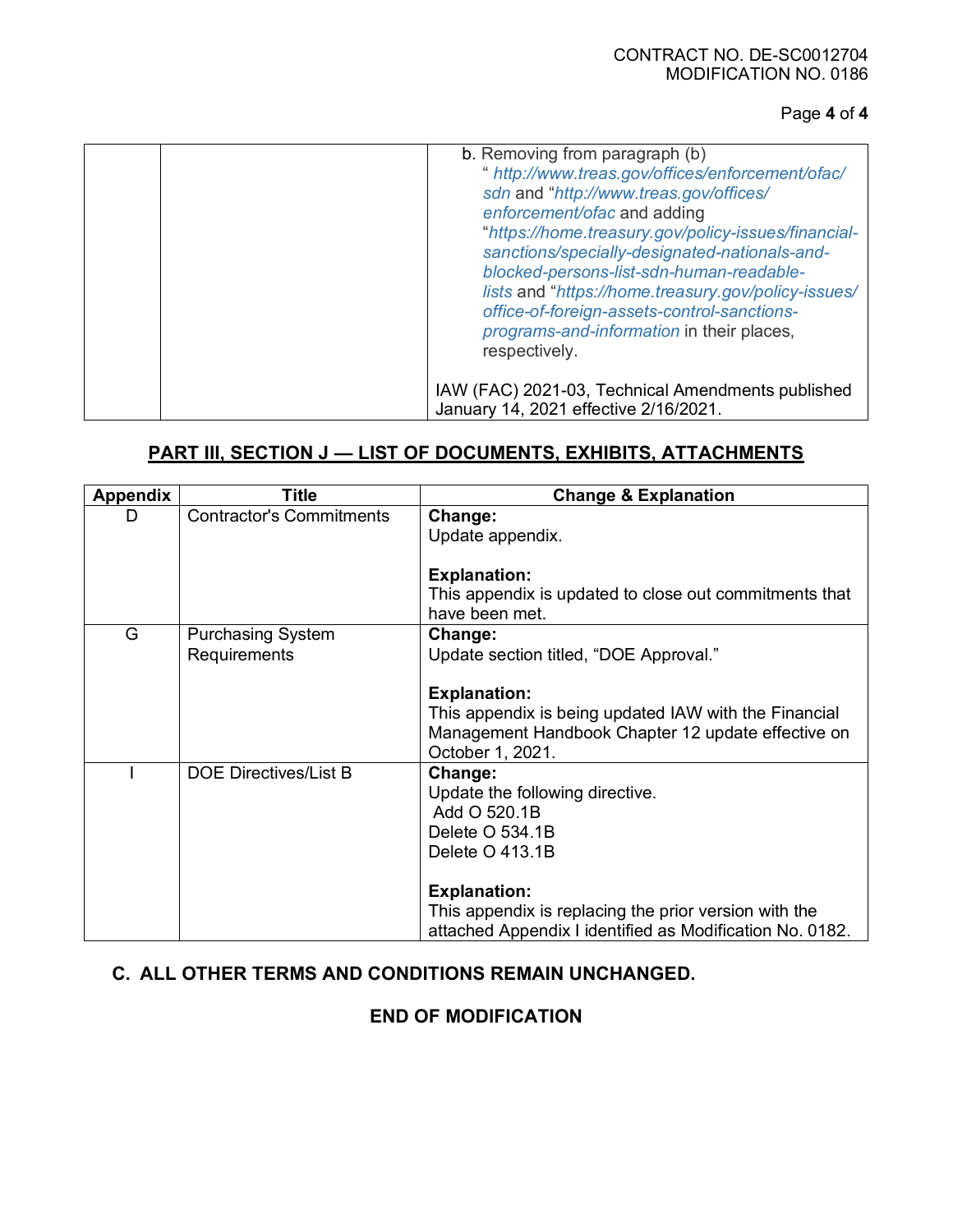## **CLAUSE H.30 – LOBBYING RESTRICTION**

The Contractor agrees that none of the funds obligated on this award shall be expended, directly or indirectly, to influence congressional action on any legislation or appropriation matters pending before Congress, other than to communicate to Members of Congress as described in 18 U.S.C. § 1913. This restriction is in addition to those prescribed elsewhere in statute and regulation.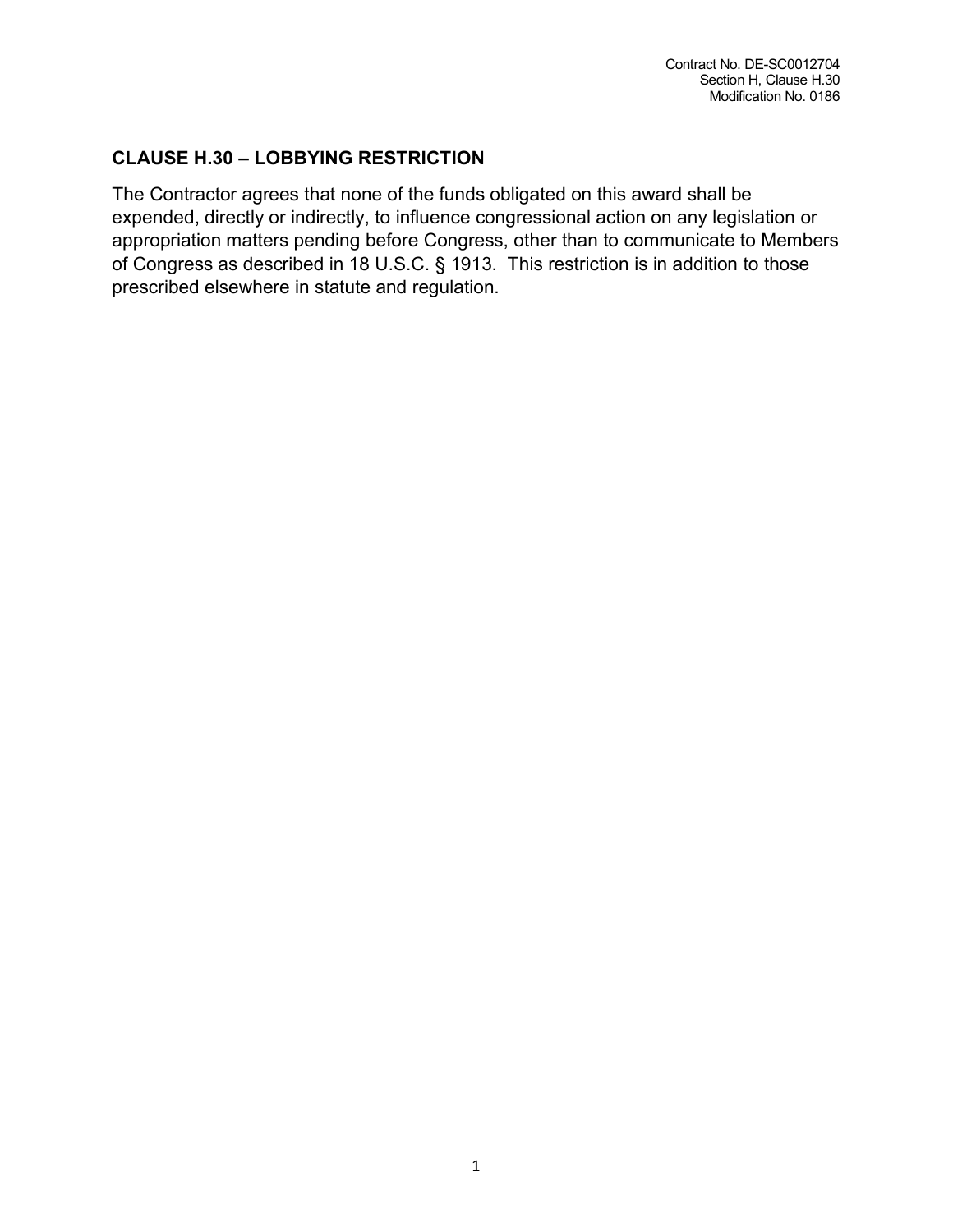### **CLAUSE H.45 – PAID LEAVE UNDER SECTION 3610 OF THE CORONAVIRUS AID, RELIEF, AND ECONOMIC SECURITY ACT (CARES ACT) TO MAINTAIN EMPLOYEES AND SUBCONTRACTORS IN A READY STATE**

- (a) The Contractor may submit for reimbursement and the Government (without requiring consideration but precluding additional fee) will treat as allowable (if otherwise allowable per federal regulations) the costs of paid leave (including sick leave) the Contractor or its subcontractors provide to keep employees in a ready state if--
	- (1) The employees: cannot perform work on a site approved by the Federal Government (including a federally-owned or leased facility or site) due to facilities closures or other restrictions; and cannot telework because their job duties cannot be performed remotely during the public health emergency declared on January 31, 2020 for COVID–19.
	- (2) The costs are incurred from January 31, 2020 through September 30, 2021.
	- (3) The costs do not reflect any amount exceeding an average of 40 hours per week for paid leave.
- (b) Where other relief provided for by the CARES Act or any other Act would benefit the contractor or the contractor's subcontractors, including, but not limited to, funds available under sections 1102 and 1106 of the CARES Act, the contractor should evaluate the applicability of such benefits in seeking reimbursement under the contract.
- (c) The Contractor must represent in any request for reimbursement--
	- (1) Either it: has not received, has not claimed, and will not claim any other reimbursement, including claims for reimbursement via letter of credit, for federal funds available under the CARES Act for the same purpose, including, but not limited to, funds available under sections 1102 and 1106 of the CARES Act; or if it has received, claimed, or will claim other reimbursement, that reimbursement has been reflected, or will be reflected when known, in requests for reimbursement but in no case reflected later than in its final proposal to determine allowable incurred costs.
	- (2) Its request reflects or will reflect as soon as known all applicable credits, including
		- (i) Tax credits, including credits allowed pursuant to division G of Public Law 116-127; and
		- (ii) Applicable credits allowed under the CARES Act, including applicable credits for loan guarantees.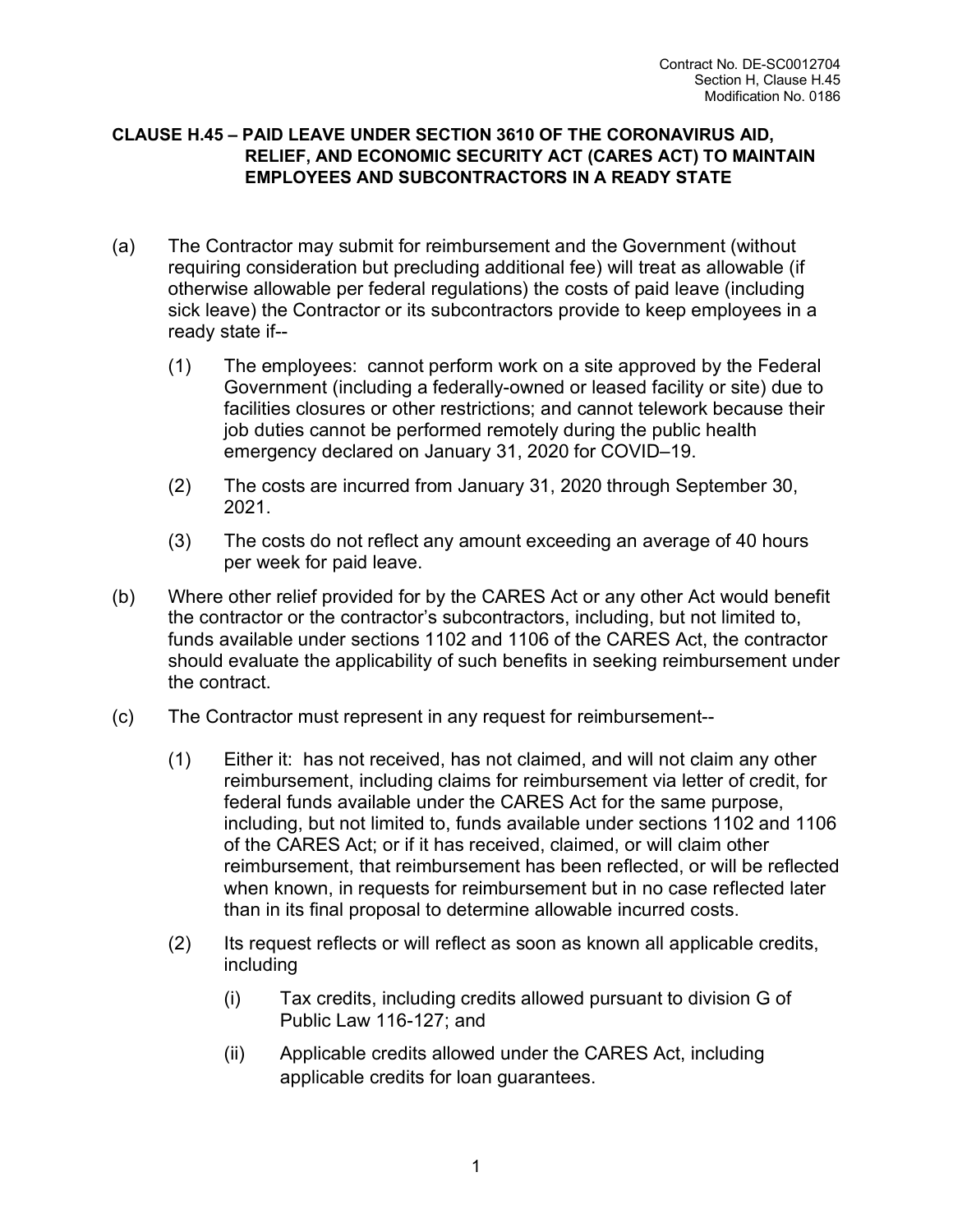### **CLAUSE H.46 – PROHIBITION ON FUNDING FOR CERTAIN NONDISCLOSURE AGREEMENTS**

The Contractor agrees that:

- a) No cost associated with implementation or enforcement of nondisclosure policies, forms or agreements shall be allowable under this contract if such policies, forms or agreements do not contain the following provisions: ''These provisions are consistent with and do not supersede, conflict with, or otherwise alter the employee obligations, rights, or liabilities created by existing statute or Executive order relating to (1) classified information, (2) communications to Congress, (3) the reporting to an Inspector General of a violation of any law, rule, or regulation, or mismanagement, a gross waste of funds, an abuse of authority, or a substantial and specific danger to public health or safety, or (4) any other whistleblower protection. The definitions, requirements, obligations, rights, sanctions, and liabilities created by controlling Executive orders and statutory provisions are incorporated into this agreement and are controlling.''
- b) The limitation above shall not contravene requirements applicable to Standard Form 312, Form 4414, or any other form issued by a Federal department or agency governing the nondisclosure of classified information.
- c) Notwithstanding the provisions of paragraph (a), a nondisclosure or confidentiality policy form or agreement that is to be executed by a person connected with the conduct of an intelligence or intelligence-related activity, other than an employee or officer of the United States Government, may contain provisions appropriate to the particular activity for which such document is to be used. Such form or agreement shall, at a minimum, require that the person will not disclose any classified information received in the course of such activity unless specifically authorized to do so by the United States Government. Such nondisclosure or confidentiality forms shall also make it clear that they do not bar disclosures to Congress, or to an authorized official of an executive agency or the Department of Justice, that are essential to reporting a substantial violation of law.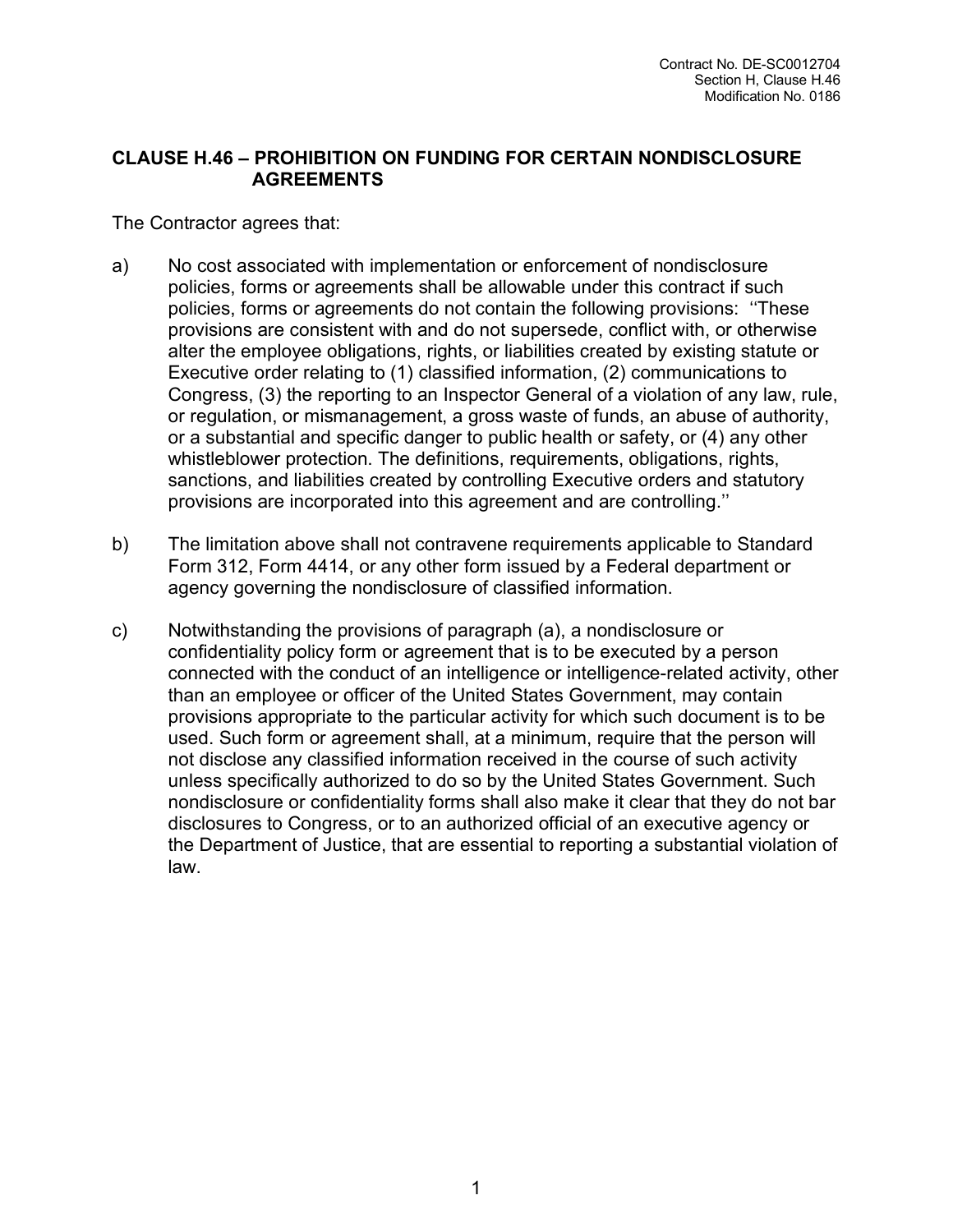## **CLAUSE I.51 – FAR 52.223-3 – HAZARDOUS MATERIAL IDENTIFICATION AND MATERIAL SAFETY DATA (FEB 2021) (ALTERNATE I) (JUL 1995)**

- (a) "Hazardous material", as used in this clause, includes any material defined as hazardous under the latest version of Federal Standard No.313 (including revisions adopted during the term of the contract).
- (b) The offeror must list any hazardous material, as defined in paragraph (a) of this clause, to be delivered under this contract. The hazardous material shall be properly identified and include any applicable identification number, such as National Stock Number or Special Item Number. This information shall also be included on the Material Safety Data Sheet submitted under this contract.

| <b>Material</b>                                                                                           | <b>Identification No.</b> |
|-----------------------------------------------------------------------------------------------------------|---------------------------|
| Material Safety Data Sheets to be<br>provided on a periodic basis as agreed to<br>by Contracting Officer. |                           |

- (c) This list must be updated during performance of the contract whenever the Contractor determines that any other material to be delivered under this contract is hazardous.
- (d) The apparently successful offeror agrees to submit, for each item as required prior to award, a Material Safety Data Sheet, meeting the requirements of 29 CFR 1910.1200(g) and the latest version of Federal Standard No.313, for all hazardous material identified in paragraph (b) of this clause. Data shall be submitted in accordance with Federal Standard No.313, whether or not the apparently successful offeror is the actual manufacturer of these items. Failure to submit the Material Safety Data Sheet prior to award may result in the apparently successful offeror being considered nonresponsible and ineligible for award.
- (e) If, after award, there is a change in the composition of the item(s) or a revision to Federal Standard No.313, which renders incomplete or inaccurate the data submitted under paragraph (d) of this clause, the Contractor shall promptly notify the Contracting Officer and resubmit the data.
- (f) Neither the requirements of this clause nor any act or failure to act by the Government shall relieve the Contractor of any responsibility or liability for the safety of Government, Contractor, or subcontractor personnel or property.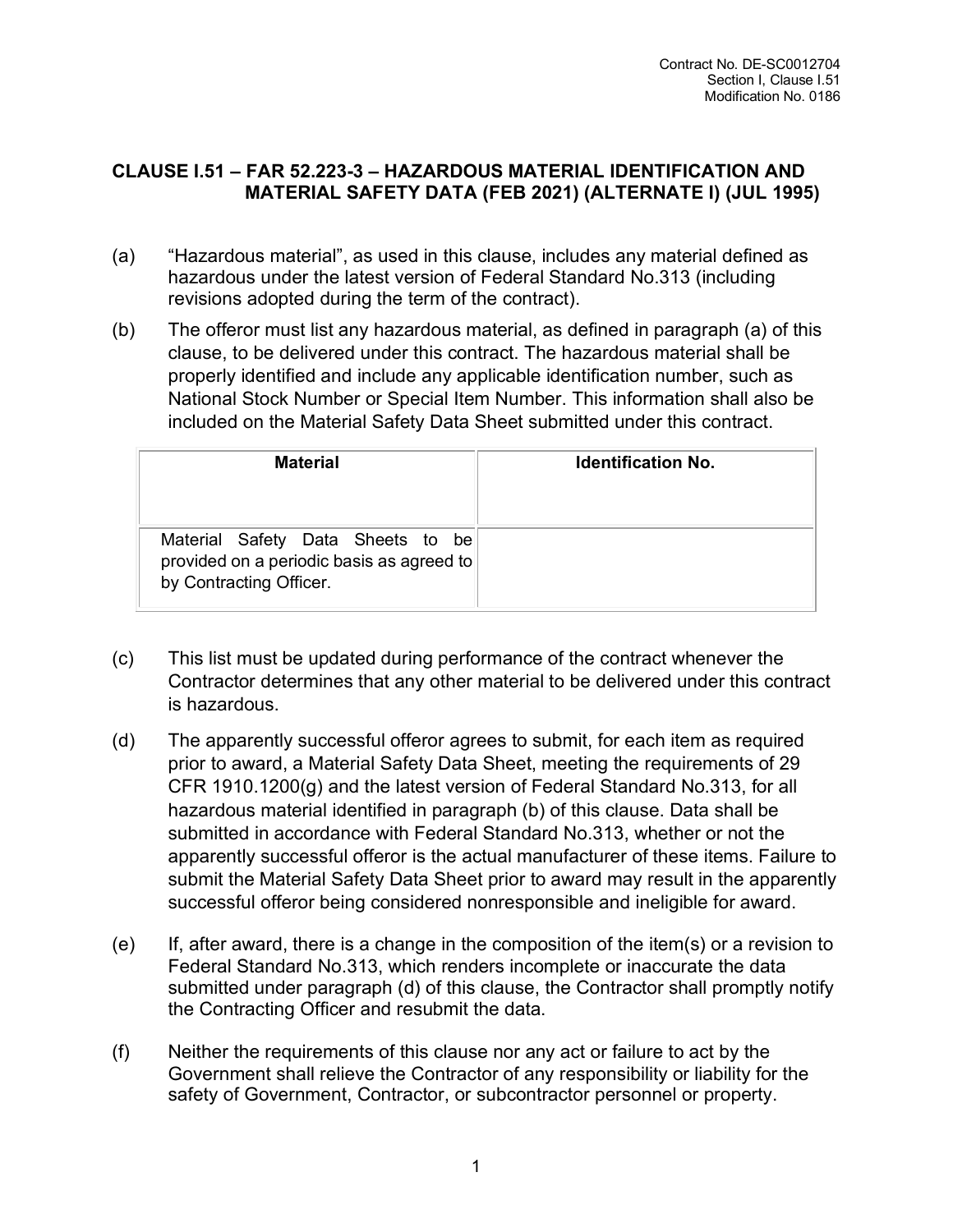- (g) Nothing contained in this clause shall relieve the Contractor from complying with applicable Federal, State, and local laws, codes, ordinances, and regulations (including the obtaining of licenses and permits) in connection with hazardous material.
- (h) The Government's rights in data furnished under this contract with respect to hazardous material are as follows:
	- (1) To use, duplicate and disclose any data to which this clause is applicable. The purposes of this right are to-
		- (i) Apprise personnel of the hazards to which they may be exposed in using, handling, packaging, transporting, or disposing of hazardous materials;
		- (ii) Obtain medical treatment for those affected by the material; and
		- (iii) Have others use, duplicate, and disclose the data for the Government for these purposes.
	- (2) To use, duplicate, and disclose data furnished under this clause, in accordance with paragraph (h)(1) of this clause, in precedence over any other clause of this contract providing for rights in data.
	- (3) The Government is not precluded from using similar or identical data acquired from other sources.
- (i) Except as provided in paragraph (i)(2), the Contractor shall prepare and submit a sufficient number of Material Safety Data Sheets (MSDS's), meeting the requirements of 29 CFR1910.1200(g) and the latest version of Federal Standard No.313, for all hazardous materials identified in paragraph (b) of this clause.
	- (1) For items shipped to consignees, the Contractor shall include a copy of the MSDS's with the packing list or other suitable shipping document which accompanies each shipment. Alternatively, the Contractor is permitted to transmit MSDS's to consignees in advance of receipt of shipments by consignees, if authorized in writing by the Contracting Officer.
	- (2) For items shipped to consignees identified by mailing address as agency depots, distribution centers or customer supply centers, the Contractor shall provide one copy of the MSDS's in or on each shipping container. If affixed to the outside of each container, the MSDS's must be placed in a weather resistant envelope.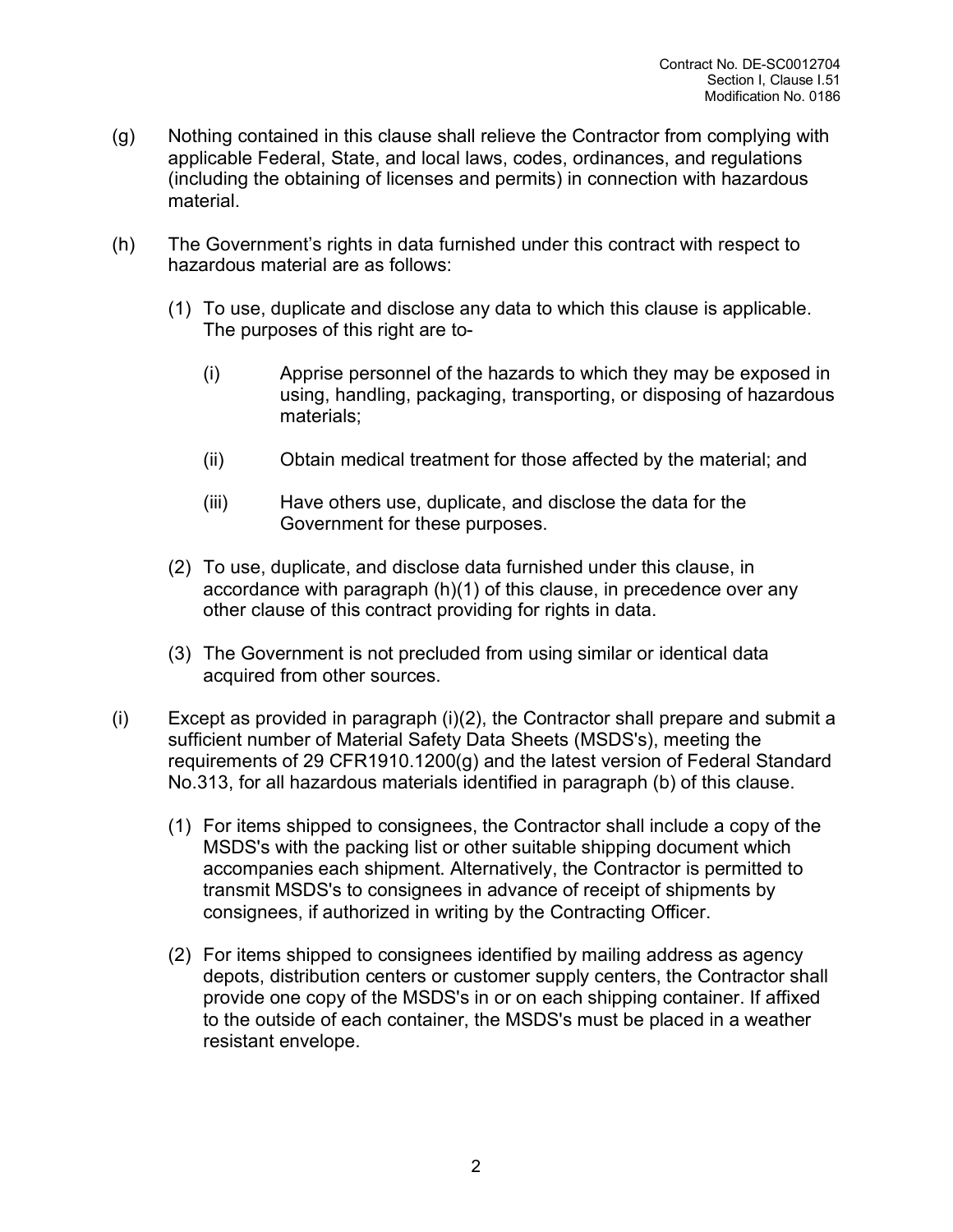## **CLAUSE I.67 – FAR 52.225-9 - BUY AMERICAN–CONSTRUCTION MATERIALS (FEB 2021)**

(a) *Definitions*. As used in this clause—

*Commercially available off-the-shelf (COTS) item*—

- (1) Means any item of supply (including construction material) that is–
	- (i) A commercial item (as defined in paragraph (1) of the definition at Federal Acquisition Regulation (FAR) [2.101\)](https://www.acquisition.gov/far/part-2#FAR_2_101);
	- (ii) Sold in substantial quantities in the commercial marketplace; and
	- (iii) Offered to the Government, under a contract or subcontract at any tier, without modification, in the same form in which it is sold in the commercial marketplace; and
- (2) Does not include bulk cargo, as defined in 46 U.S.C. 40102(4), such as agricultural products and petroleum products.

"Construction material" means an article, material, or supply brought to the construction site by the Contractor or a subcontractor for incorporation into the building or work. The term also includes an item brought to the site preassembled from articles, materials, or supplies. However, emergency life safety systems, such as emergency lighting, fire alarm, and audio evacuation systems, that are discrete systems incorporated into a public building or work and that are produced as complete systems, are evaluated as a single and distinct construction material regardless of when or how the individual parts or components of those systems are delivered to the construction site. Materials purchased directly by the Government are supplies, not construction material.

*Cost of components means*—

- (1) For components purchased by the Contractor, the acquisition cost, including transportation costs to the place of incorporation into the construction material (whether or not such costs are paid to a domestic firm), and any applicable duty (whether or not a duty-free entry certificate is issued); or
- (2) For components manufactured by the Contractor, all costs associated with the manufacture of the component, including transportation costs as described in paragraph (1) of this definition, plus allocable overhead costs, but excluding profit. Cost of components does not include any costs associated with the manufacture of the construction material.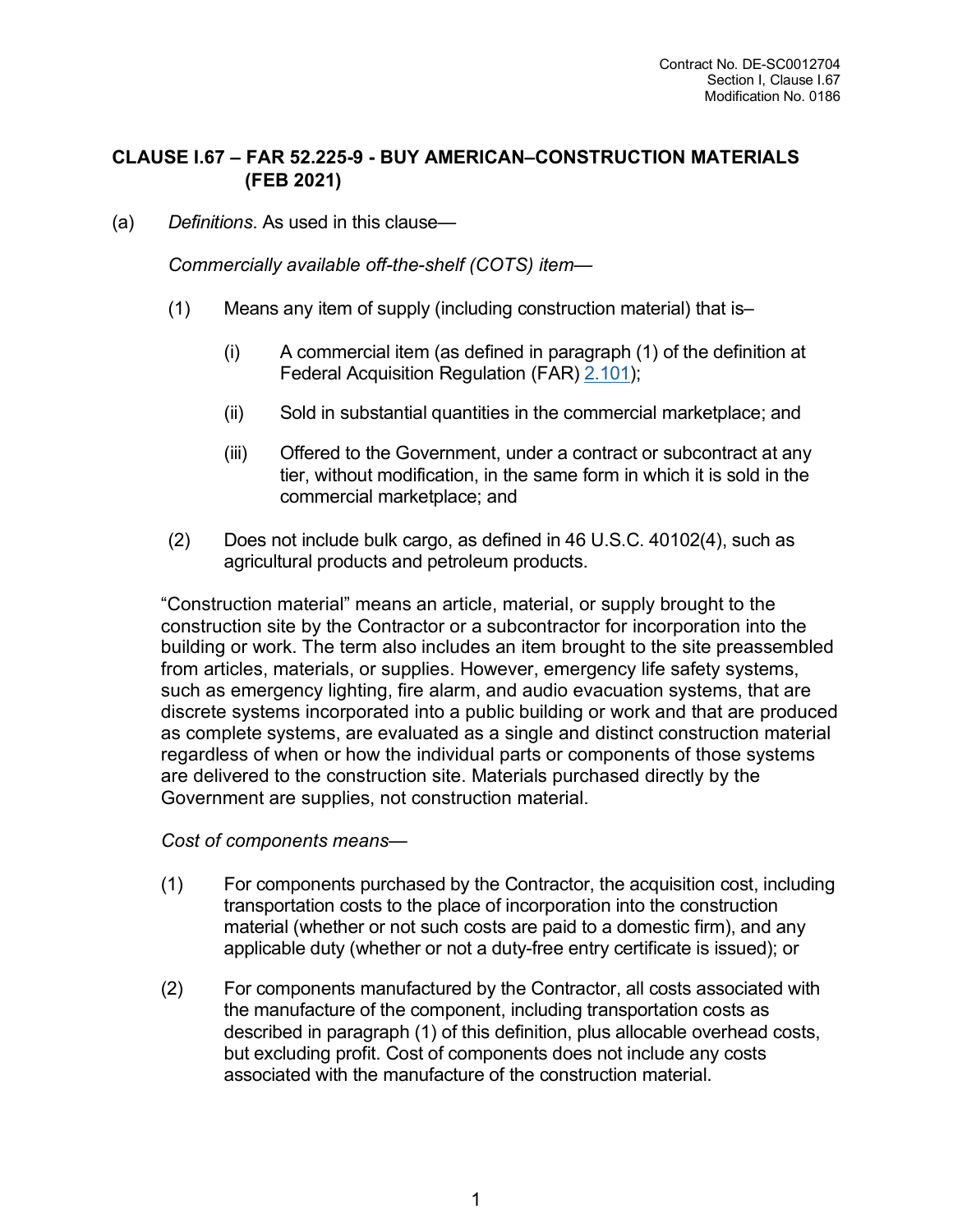*Domestic construction material* means—

- (1) For construction material that does not consist wholly or predominantly of iron or steel or a combination of both-
	- (i) An unmanufactured construction material mined or produced in the United States; or
	- (ii) A construction material manufactured in the United States, if–
		- (A) The cost of its components mined, produced, or manufactured in the United States exceeds 55 percent of the cost of all its components. Components of foreign origin of the same class or kind for which nonavailability determinations have been made are treated as domestic. Components of unknown origin are treated as foreign; or
		- (B) The construction material is a COTS item; or
- (2) For construction material that consists wholly or predominantly of iron or steel or a combination of both, a construction material manufactured in the United States if the cost of foreign iron and steel constitutes less than 5 percent of the cost of all components used in such construction material. The cost of foreign iron and steel includes but is not limited to the cost of foreign iron or steel mill products (such as bar, billet, slab, wire, plate, or sheet), castings, or forgings utilized in the manufacture of the construction material and a good faith estimate of the cost of all foreign iron or steel components excluding COTS fasteners. Iron or steel components of unknown origin are treated as foreign. If the construction material contains multiple components, the cost of all the materials used in such construction material is calculated in accordance with the definition of "cost of components".

*Fastener* means a hardware device that mechanically joins or affixes two or more objects together. Examples of fasteners are nuts, bolts, pins, rivets, nails, clips, and screws.

*Foreign construction material* means a construction material other than a domestic construction material.

*Foreign iron and steel* means iron or steel products not produced in the United States. Produced in the United States means that all manufacturing processes of the iron or steel must take place in the United States, from the initial melting stage through the application of coatings, except metallurgical processes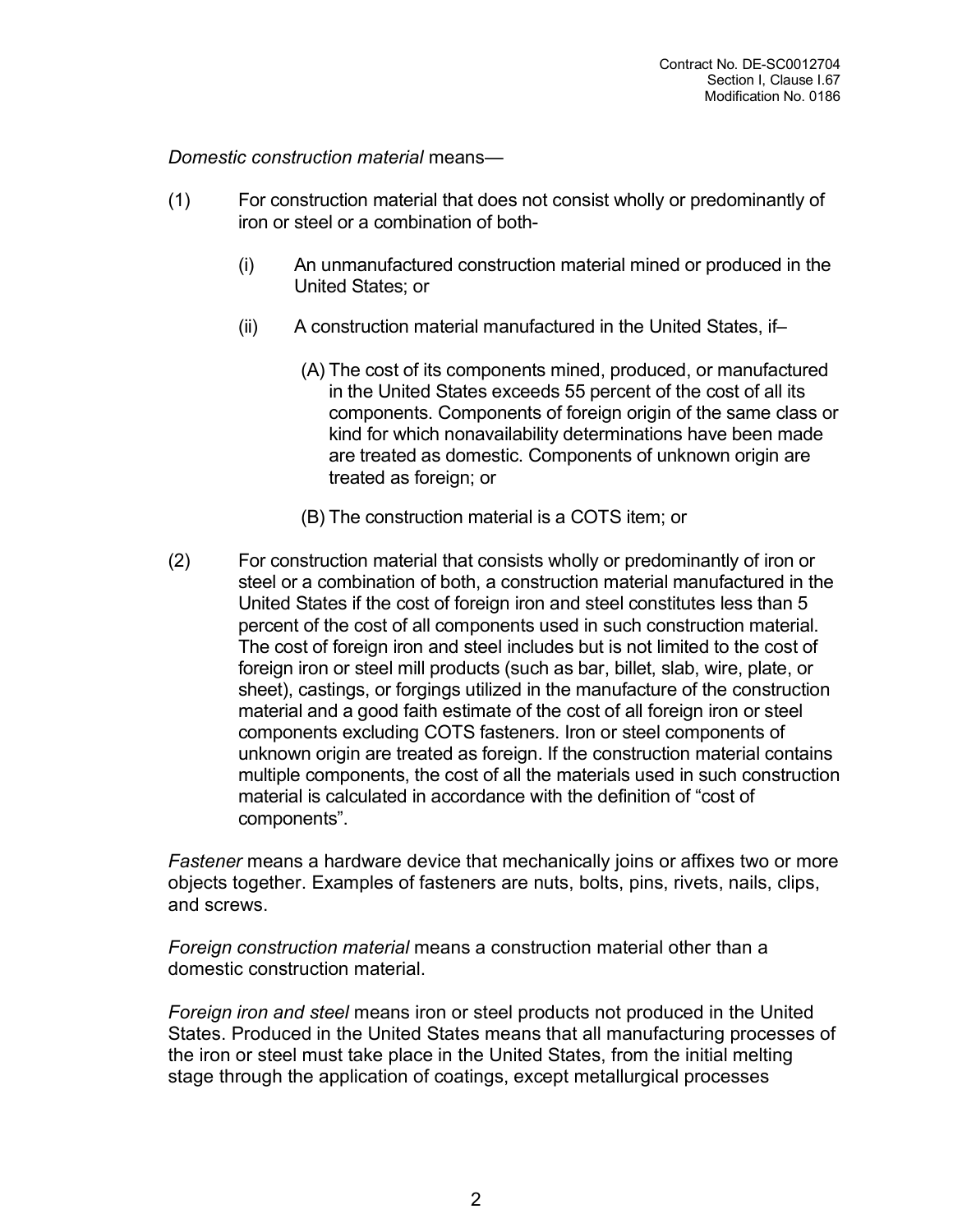involving refinement of steel additives. The origin of the elements of the iron or steel is not relevant to the determination of whether it is domestic or foreign.

*Predominantly of iron or steel or a combination of both* means that the cost of the iron and steel content exceeds 50 percent of the total cost of all its components. The cost of iron and steel is the cost of the iron or steel mill products (such as bar, billet, slab, wire, plate, or sheet), castings, or forgings utilized in the manufacture of the product and a good faith estimate of the cost of iron or steel components excluding COTS fasteners.

*Steel* means an alloy that includes at least 50 percent iron, between 0.02 and 2 percent carbon, and may include other elements.

"United States" means the 50 States, the District of Columbia, and outlying areas.

- (b) Domestic preference.
	- (1) This clause implements  $41 \text{ U.S.C. chapter } 83$ , Buy American, by providing [a preference](http://uscode.house.gov/browse.xhtml;jsessionid=114A3287C7B3359E597506A31FC855B3) for domestic construction material. In accordance with 41 U.S.C. 1907, the domestic content test of the Buy American statute is waived for construction material that is a COTS item, except that for construction material that consists wholly or predominantly of iron or steel or a combination of both, the domestic content test is applied only to the iron and steel conte[nt of the](https://www.acquisition.gov/far/part-12#FAR_12_505) construction materials, excluding COTS fasteners. (See FAR  $12.505(a)(2)$ ). The Contractor shall use only domestic construction material in performing this contract, except as provided in paragraphs (b)(2) and (b)(3) of this clause.
	- (2) This requirement does not apply to information technology that is a commercial item or to the construction materials or components listed by the Government as follows: None.
	- (3) The Contracting Officer may add other foreign construction material to the list in paragraph (b)(2) of this clause if the Government determines that-
		- (i) The cost of domestic construction material would be unreasonable. The cost of a particular domestic construction material subject to the requirements of the Buy American statute is unreasonable when the cost of such material exceeds the cost of foreign material by more than 20 percent;
		- (ii) The application of the restriction of the Buy American statute to a particular construction material would be impracticable or inconsistent with the public interest; or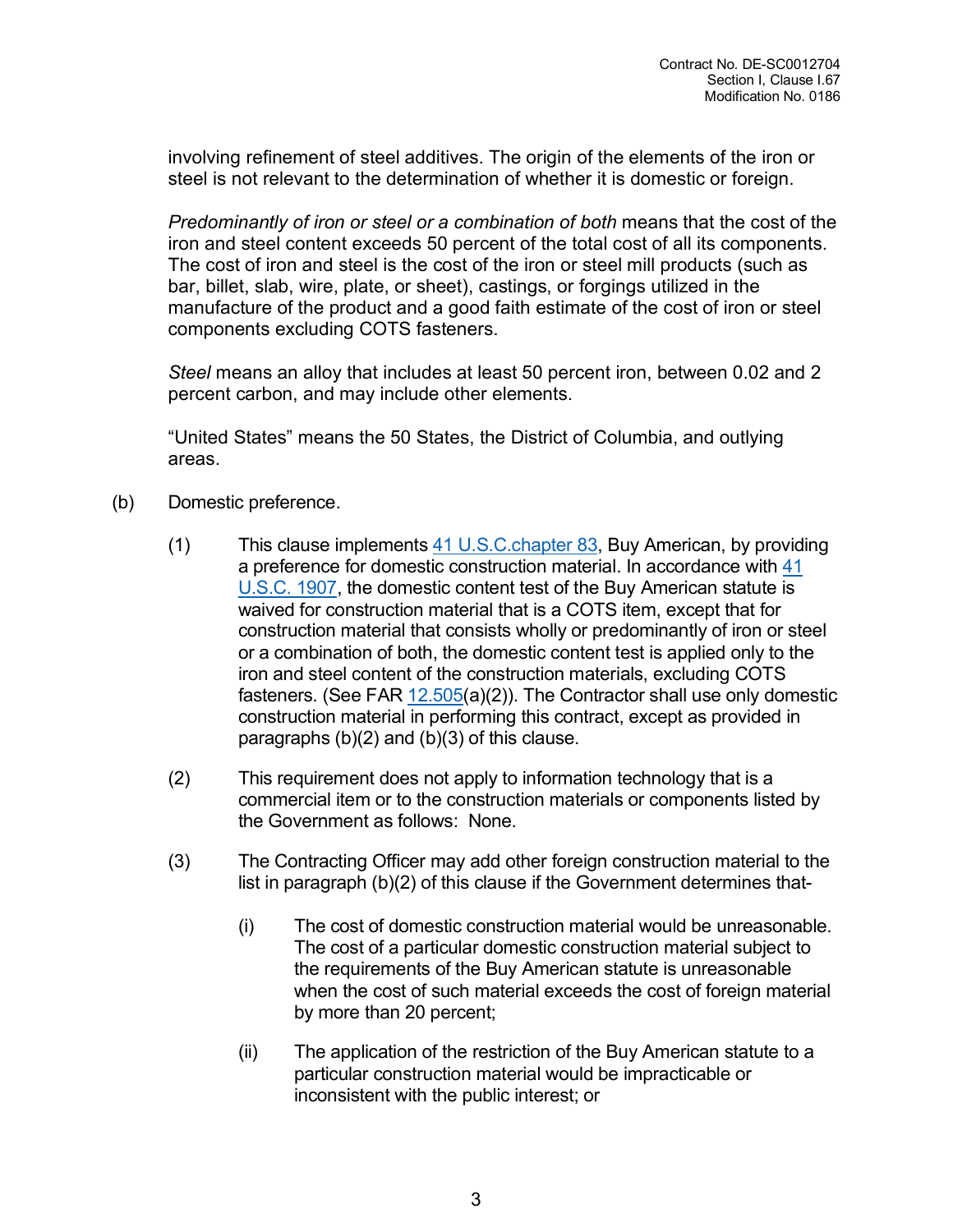- (iii) The construction material is not mined, produced, or manufactured in the United States in sufficient and reasonably available commercial quantities of a satisfactory quality.
- (c) Request for determination of inapplicability of the Buy American statute.
	- (1)
- (i) Any Contractor request to use foreign construction material in accordance with paragraph (b)(3) of this clause shall include adequate information for Government evaluation of the request, including-
	- (A) A description of the foreign and domestic construction materials;
	- (B) Unit of measure;
	- (C) Quantity;
	- (D) Price;
	- (E) Time of delivery or availability;
	- (F) Location of the construction project;
	- (G) Name and address of the proposed supplier; and
	- (H) A detailed justification of the reason for use of foreign construction materials cited in accordance with paragraph (b)(3) of this clause.
- (ii) A request based on unreasonable cost shall include a reasonable survey of the market and a completed price comparison table in the format in paragraph (d) of this clause.
- (iii) The price of construction material shall include all delivery costs to the construction site and any applicable duty (whether or not a duty-free certificate may be issued).
- (iv) Any Contractor request for a determination submitted after contract award shall explain why the Contractor could not reasonably foresee the need for such determination and could not have requested the determination before contract award. If the Contractor does not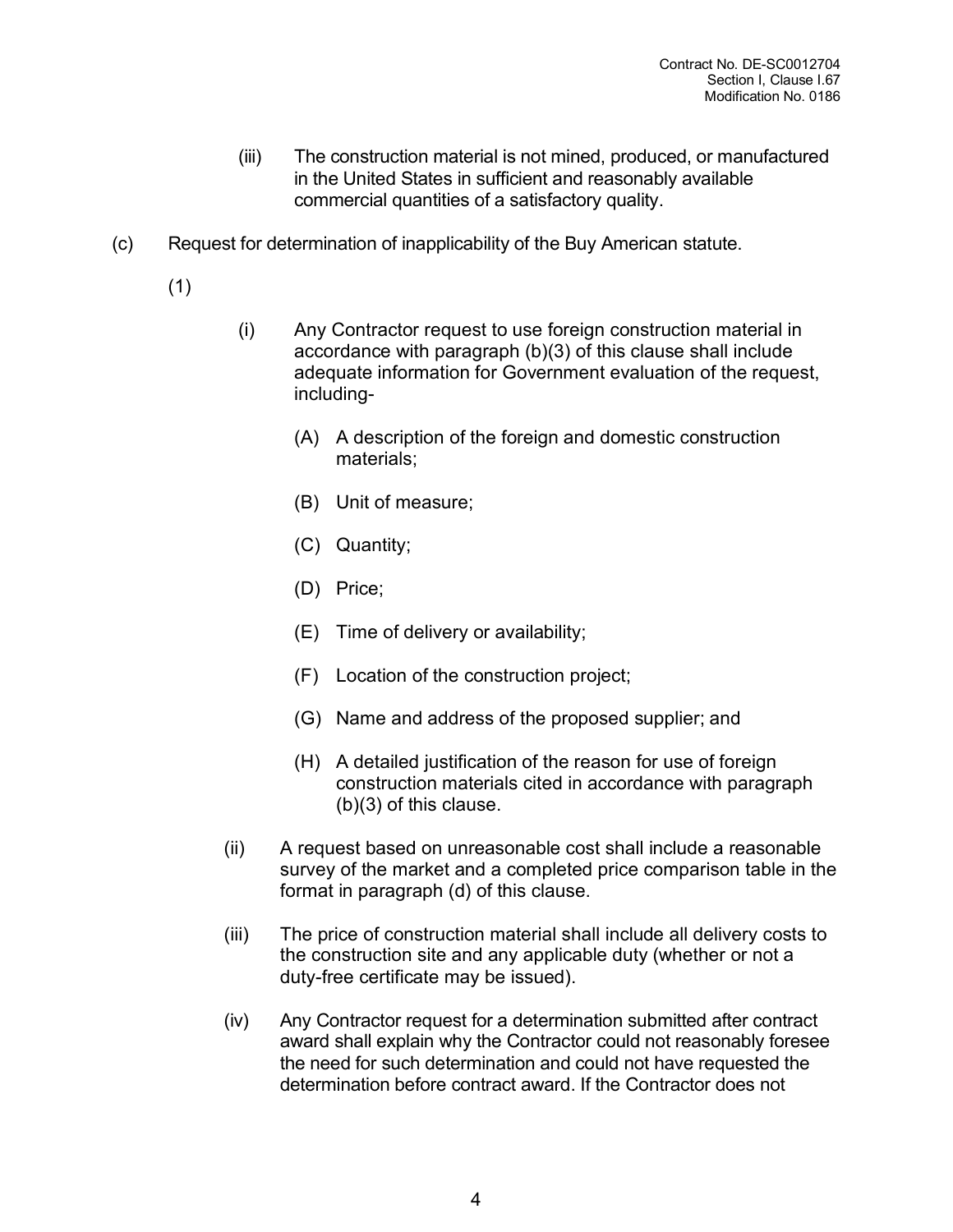submit a satisfactory explanation, the Contracting Officer need not make a determination.

- (2) If the Government determines after contract award that an exception to the Buy American statute applies and the Contracting Officer and the Contractor negotiate adequate consideration, the Contracting Officer will modify the contract to allow use of the foreign construction material. However, when the basis for the exception is the unreasonable price of a domestic construction material, adequate consideration is not less than the differential established in paragraph (b)(3)(i) of this clause.
- (3) Unless the Government determines that an exception to the Buy American statute applies, use of foreign construction material is noncompliant with the Buy American statute.
- (d) *Data*. To permit evaluation of requests under paragraph (c) of this clause based on unreasonable cost, the Contractor shall include the following information and any applicable supporting data based on the survey of suppliers:

| <b>Construction Material Description</b> | Unit of<br><b>Measure</b> | Quantity | Price (dollars) * |
|------------------------------------------|---------------------------|----------|-------------------|
| Item 1                                   |                           |          |                   |
| Foreign construction material            |                           |          |                   |
| Domestic construction material           |                           |          |                   |
| Item <sub>2</sub>                        |                           |          |                   |
| Foreign construction material            |                           |          |                   |
| Domestic construction material           |                           |          |                   |

[\* *Include all delivery costs to the construction site and any applicable duty (whether or not a duty-free entry certificate is issued).*]

[*List name, address, telephone number, and contact for suppliers surveyed. Attach copy of response; if oral, attach summary.*]

[*Include other applicable supporting information.*]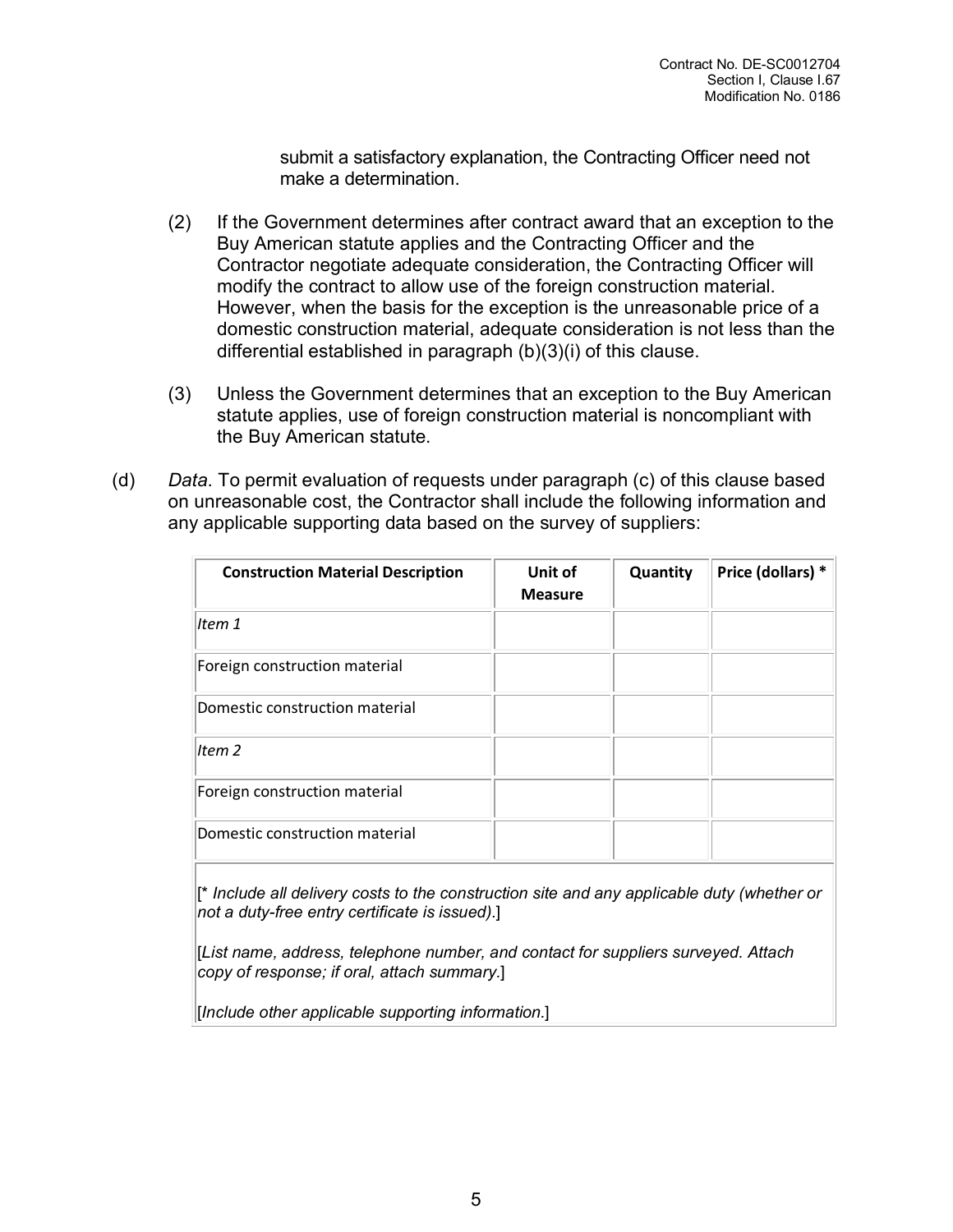### **CLAUSE I.68 – FAR 52.225-13 – RESTRICTIONS ON CERTAIN FOREIGN PURCHASES (FEB 2021)**

- (a) Except as authorized by the Office of Foreign Assets Control (OFAC) in the Department of the Treasury, the Contractor shall not acquire, for use in the performance of this contract, any supplies or services if any proclamation, Executive order, or statute administered by OFAC, or if OFAC's implementing regulations at 31 CFR Chapter V, would prohibit such a transaction by a person subject to the jurisdiction of the United States.
- (b) Except as authorized by OFAC, most transactions involving Cuba, Iran, and Sudan are prohibited, as are most imports from Burma or North Korea, into the United States or its outlying areas. Lists of entities and individuals subject to economic sanctions are included in OFAC's List of Specially Designated Nationals and Blocked Persons at [https://home.treasury.gov/policy](https://home.treasury.gov/%E2%80%8Bpolicy-issues/%E2%80%8Bfinancial-sanctions/%E2%80%8Bspecially-designated-nationals-and-blocked-persons-list-sdn-human-readable-lists)[issues/financial-sanctions/specially-designated-nationals-and-blocked-persons](https://home.treasury.gov/%E2%80%8Bpolicy-issues/%E2%80%8Bfinancial-sanctions/%E2%80%8Bspecially-designated-nationals-and-blocked-persons-list-sdn-human-readable-lists)[list-sdn-human-readable-lists.](https://home.treasury.gov/%E2%80%8Bpolicy-issues/%E2%80%8Bfinancial-sanctions/%E2%80%8Bspecially-designated-nationals-and-blocked-persons-list-sdn-human-readable-lists) More information about these restrictions, as well as updates, is available in the OFAC's regulations at 31 CFR Chapter V and/or on OFAC's website at [https://home.treasury.gov/policy-issues/office-of-foreign](https://home.treasury.gov/%E2%80%8Bpolicy-issues/%E2%80%8Boffice-of-foreign-assets-control-sanctions-programs-and-information)[assets-control-sanctions-programs-and-information.](https://home.treasury.gov/%E2%80%8Bpolicy-issues/%E2%80%8Boffice-of-foreign-assets-control-sanctions-programs-and-information)
- (c) The Contractor shall insert this clause, including this paragraph (c), in all subcontracts.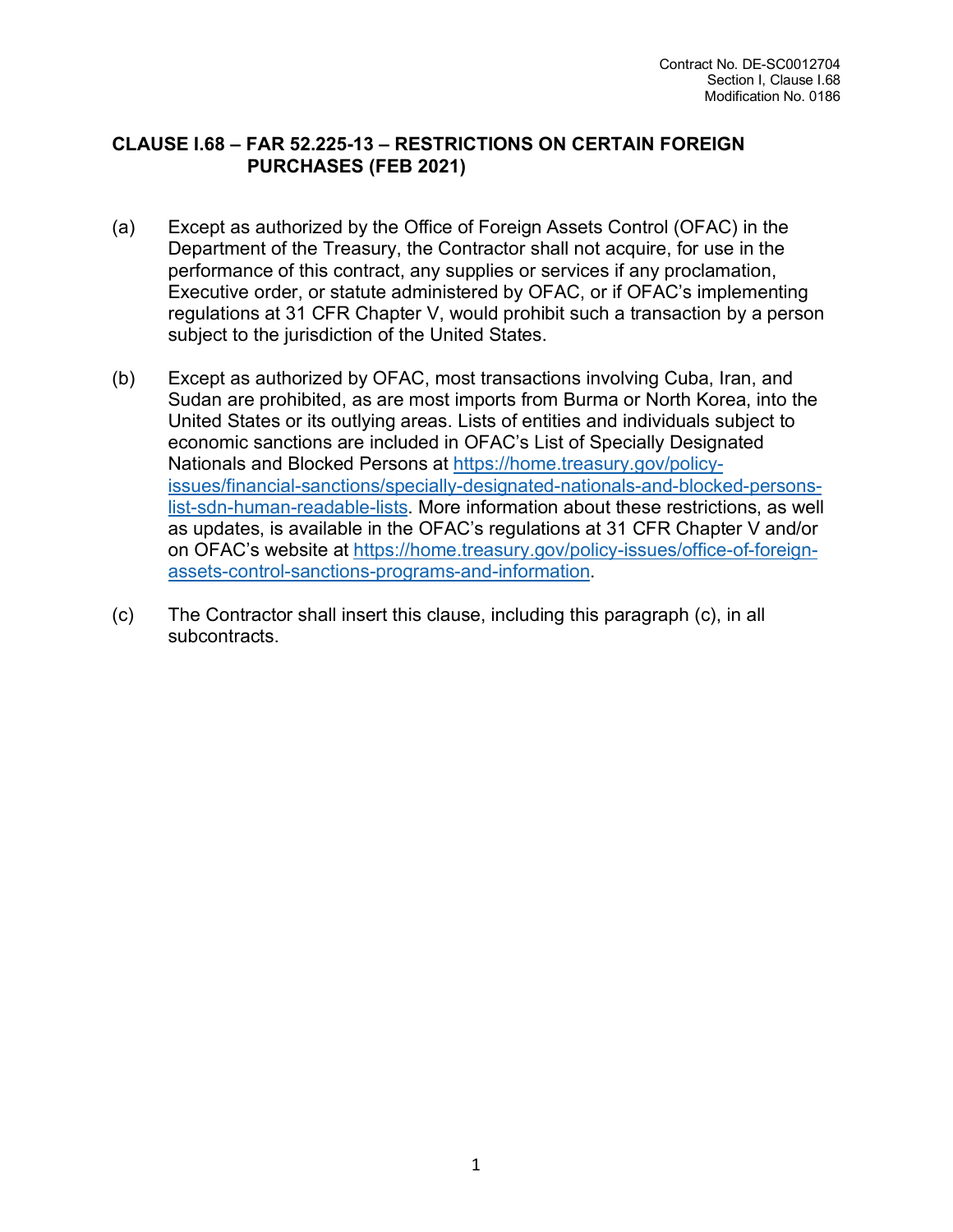# **APPENDIX D**

# **CONTRACTOR'S COMMITMENTS**

**REV. 1**

**Applicable to the Operations of Brookhaven National Laboratory**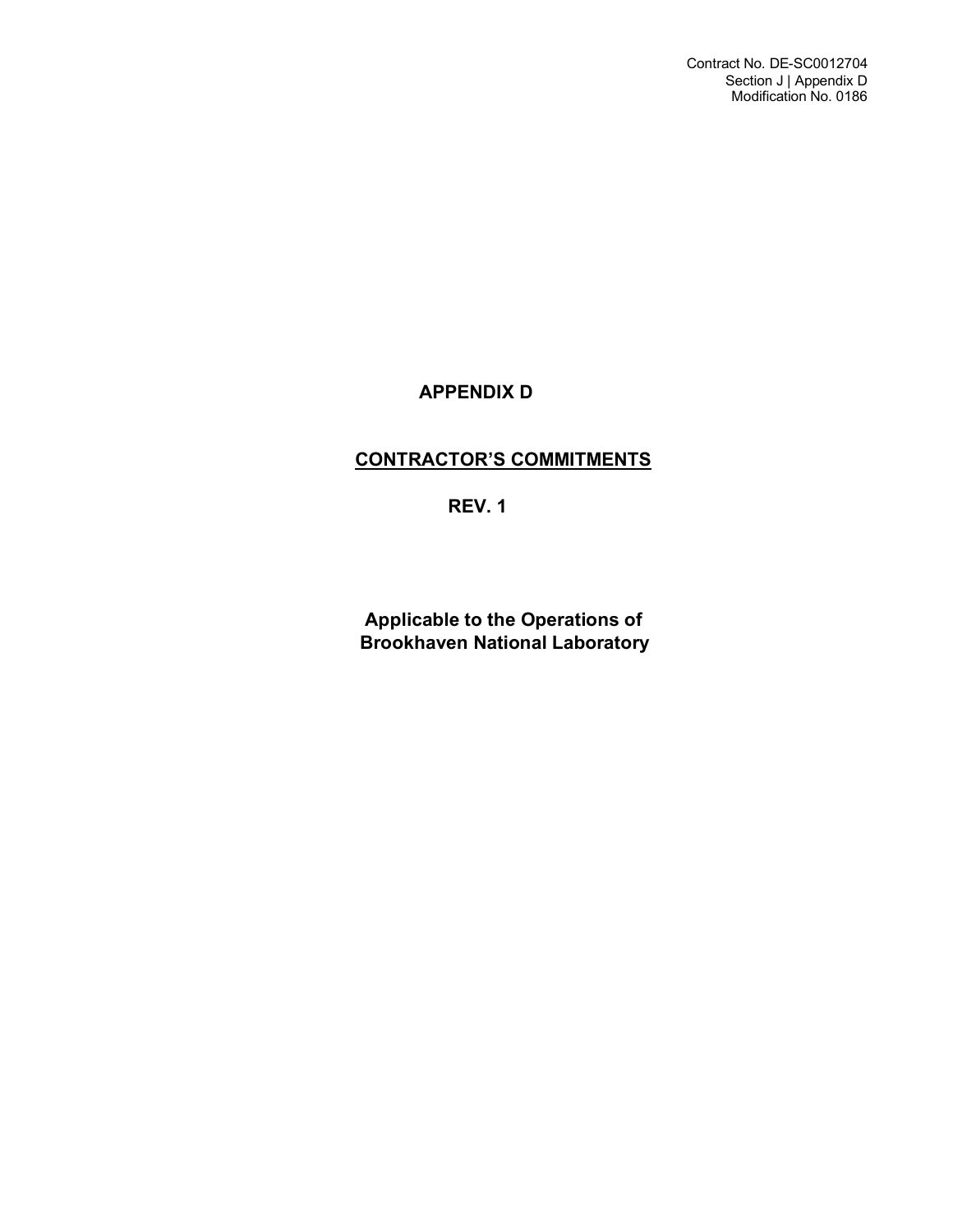The following proposed commitments were accepted.

|                                                                                                                                                 | <b>Alignment with BSA's Critical</b><br><b>Outcomes or Other Initiatives</b>                                   | <b>Delivery</b><br><b>Timeframe</b>         | <b>Estimated</b><br><b>Value</b> |  |
|-------------------------------------------------------------------------------------------------------------------------------------------------|----------------------------------------------------------------------------------------------------------------|---------------------------------------------|----------------------------------|--|
| <b>Source/Commitment</b>                                                                                                                        |                                                                                                                |                                             |                                  |  |
| <b>New York State</b>                                                                                                                           |                                                                                                                |                                             |                                  |  |
| High-energy x-ray beamline at NSLS-II                                                                                                           | Transformation of synchrotron<br>science; in operando/in situ<br>energy science                                | 2015-2020                                   | \$25 million                     |  |
| Accelerator & Electron Ion Collider (EIC)<br>Design Building                                                                                    | Origins of matter and mass                                                                                     | 2015-2020                                   | \$25 million                     |  |
| Establish Big Data Consortium-Center for<br>Data-driven Discovery (CD <sub>3</sub> )                                                            | Data-driven discovery                                                                                          | 2015-2020                                   | \$15 million                     |  |
|                                                                                                                                                 |                                                                                                                | <b>NYS Total</b>                            | \$65 million                     |  |
| <b>Brookhaven Science Associates</b>                                                                                                            |                                                                                                                |                                             |                                  |  |
| Capitalize Agreements for<br>Commercializing Technology (ACT) and<br>nonfederal Work for Others (WFO) to<br>accelerate Laboratory growth agenda | WFO,<br>Growth<br>in<br>energy<br>technology; workforce<br>development; community<br>relations                 | 2015-2025                                   | \$3.2 million                    |  |
| STEM education and community outreach                                                                                                           | Workforce<br>development;<br>community relations                                                               | 2015-2025                                   | \$2.5 million                    |  |
| Laboratory employee college scholarships                                                                                                        | Workforce attraction and<br>retention                                                                          | 2015-2025                                   | \$1.5 million                    |  |
| Laboratory Director discretionary funds                                                                                                         | <b>All Critical Outcomes</b>                                                                                   | 2015-2025                                   | \$15 million                     |  |
|                                                                                                                                                 |                                                                                                                | <b>BSA Total</b>                            | \$22.2 million                   |  |
| <b>Stony Brook University</b>                                                                                                                   |                                                                                                                |                                             |                                  |  |
| <b>Stony Brook-BNL Joint Appointments</b>                                                                                                       | Synchrotron sciences; Energy<br>sciences; High-Energy Physics<br>(HEP); Environmental;<br>Datadriven Discovery | 2015-2025                                   | \$26.2 million                   |  |
| Stony Brook-BNL Seed Grant Program                                                                                                              | All science Critical Outcomes                                                                                  | 2015-2025                                   | \$2 million                      |  |
|                                                                                                                                                 |                                                                                                                | <b>Stony Brook Total</b>                    | \$28.2 million                   |  |
| <b>Partner Universities</b>                                                                                                                     |                                                                                                                |                                             |                                  |  |
| Columbia U.-BNL Joint Appointments                                                                                                              | Transformation of synchrotron<br>science; in operando/in situ<br>energy science                                | 2015-2020                                   | \$2.25 million                   |  |
| Cornell U.-BNL Joint Appointment                                                                                                                | In operando/in situ energy<br>science                                                                          | 2015-2020                                   | \$750,000                        |  |
|                                                                                                                                                 |                                                                                                                | <b>Partner</b><br><b>Universities Total</b> | \$3M                             |  |
|                                                                                                                                                 |                                                                                                                |                                             |                                  |  |
| <b>GRAND TOTAL</b>                                                                                                                              |                                                                                                                |                                             | \$118.4 million                  |  |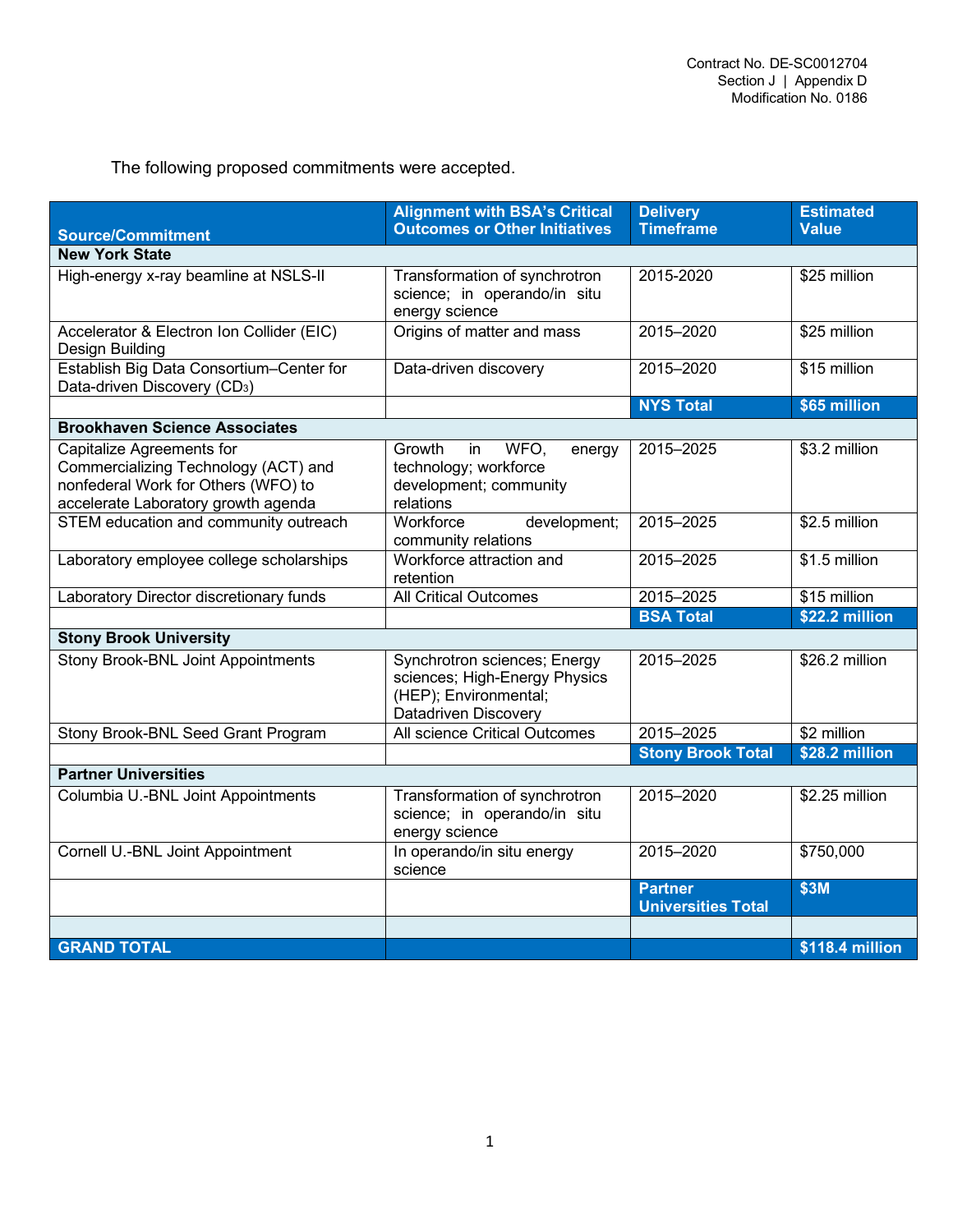# **The following commitments have been completed**

| <b>Source/Commitment</b>                                                                                                                           | <b>Alignment with BSA's Critical</b><br><b>Outcomes or Other Initiatives</b>                                                 | <b>Delivery</b><br><b>Timeframe</b>                   | <b>Estimated</b><br><b>Value</b> | <b>Completion</b><br>date |  |
|----------------------------------------------------------------------------------------------------------------------------------------------------|------------------------------------------------------------------------------------------------------------------------------|-------------------------------------------------------|----------------------------------|---------------------------|--|
| <b>New York State</b>                                                                                                                              |                                                                                                                              |                                                       |                                  |                           |  |
| High-energy x-ray beamline at NSLS-II                                                                                                              | Transformation of synchrotron<br>science; in operando/in situ<br>energy science                                              | 2015-2020                                             | \$25 million                     | March 2021                |  |
| <b>Accelerator &amp; Electron Ion Collider</b><br>(EIC) Design Building                                                                            | Origins of matter and mass                                                                                                   | 2015-2020                                             | \$25 million                     | March 2021                |  |
| Establish Big Data Consortium-Center<br>for Data-driven Discovery (CD <sub>3</sub> )                                                               | Data-driven discovery                                                                                                        | 2015-2020                                             | \$15 million                     |                           |  |
|                                                                                                                                                    |                                                                                                                              | <b>NYS Total</b>                                      | \$65 million                     |                           |  |
| <b>Brookhaven Science Associates</b>                                                                                                               |                                                                                                                              |                                                       |                                  |                           |  |
| Capitalize Agreements for<br>Commercializing Technology (ACT)<br>and nonfederal Work for Others (WFO)<br>to accelerate Laboratory growth<br>agenda | Growth in WFO, energy<br>technology; workforce<br>development; community<br>relations                                        | 2015-2025                                             | \$3.2 million                    |                           |  |
| STEM education and community<br>outreach                                                                                                           | Workforce development;<br>community relations                                                                                | 2015-2025                                             | \$2.5 million                    |                           |  |
| Laboratory employee college<br>scholarships                                                                                                        | Workforce attraction and<br>retention                                                                                        | 2015-2025                                             | $$1.5$ million                   |                           |  |
| Laboratory Director discretionary funds                                                                                                            | <b>All Critical Outcomes</b>                                                                                                 | 2015-2025                                             | \$15 million                     |                           |  |
|                                                                                                                                                    |                                                                                                                              | <b>BSA Total</b>                                      | \$22.2                           |                           |  |
|                                                                                                                                                    |                                                                                                                              |                                                       | million                          |                           |  |
| <b>Stony Brook University</b><br><b>Stony Brook-BNL Joint Appointments</b>                                                                         |                                                                                                                              | 2015-2025                                             | \$26.2 million                   | March 2021                |  |
|                                                                                                                                                    | <b>Synchrotron sciences; Energy</b><br>sciences; High-Energy Physics<br>(HEP); Environmental;<br><b>Datadriven Discovery</b> |                                                       |                                  |                           |  |
| Stony Brook-BNL Seed Grant Program                                                                                                                 | All science Critical Outcomes                                                                                                | 2015-2025                                             | \$2 million                      |                           |  |
|                                                                                                                                                    |                                                                                                                              | <b>Stony</b><br><b>Brook Total</b>                    | \$28.2<br>million                |                           |  |
| <b>Partner Universities</b>                                                                                                                        |                                                                                                                              |                                                       |                                  |                           |  |
| <b>Columbia U.-BNL Joint Appointments</b>                                                                                                          | Transformation of<br>synchrotron science; in<br>operando/in situ energy<br>science                                           | 2015-2020                                             | \$2.25<br>million                | March 2021                |  |
| Cornell U.-BNL Joint Appointment                                                                                                                   | In operando/in situ energy<br>science                                                                                        | 2015-2020                                             | \$750,000                        | March 2021                |  |
|                                                                                                                                                    |                                                                                                                              | <b>Partner</b><br><b>Universities</b><br><b>Total</b> | \$3M                             |                           |  |
|                                                                                                                                                    |                                                                                                                              |                                                       |                                  |                           |  |
| <b>GRAND TOTAL</b>                                                                                                                                 |                                                                                                                              |                                                       | \$118.4<br>million               |                           |  |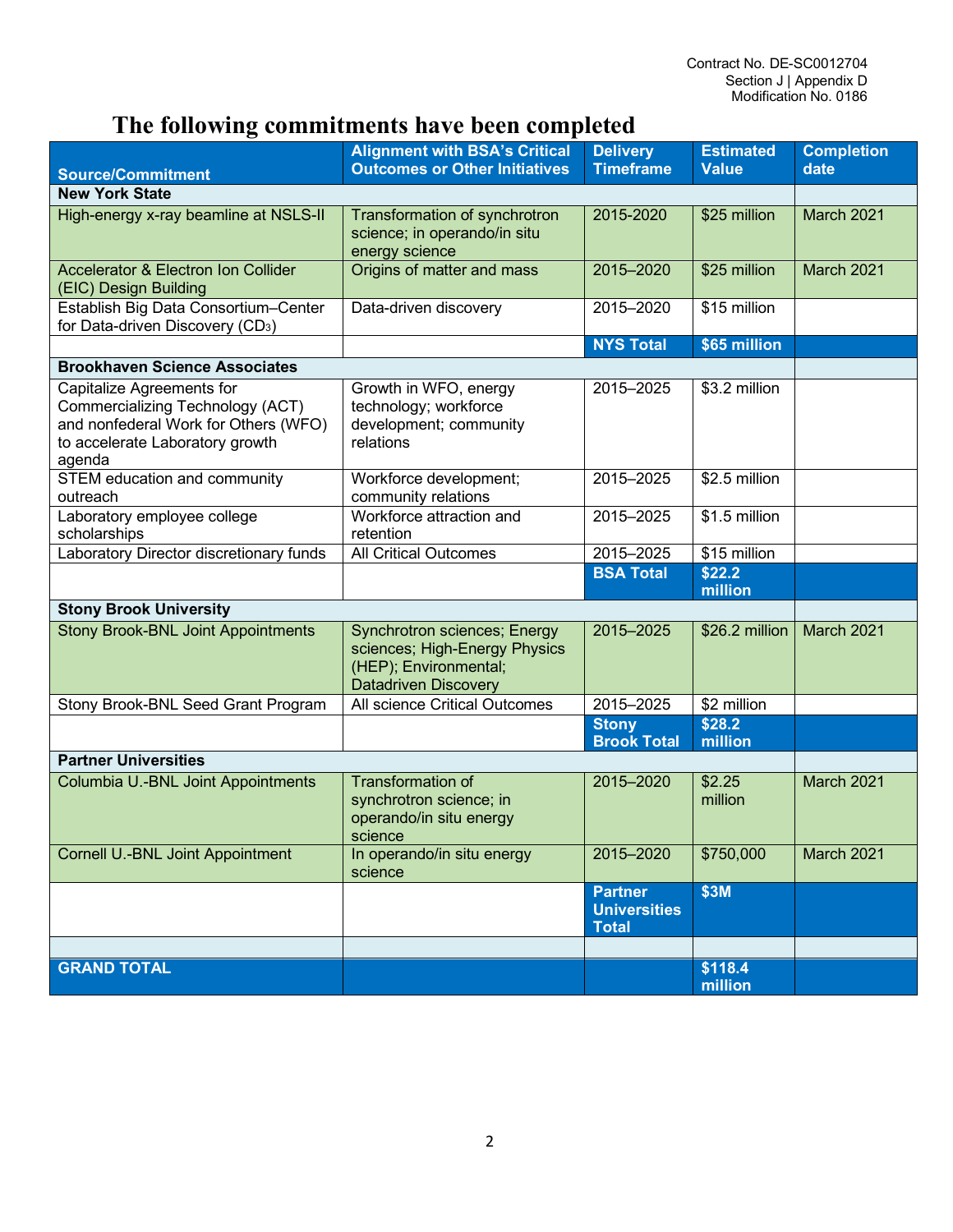The following proposed commitments were not accepted.

|                                                               | <b>Alignment with BSA's Critical</b> | <b>Delivery</b>                             | <b>Estimated</b> |  |
|---------------------------------------------------------------|--------------------------------------|---------------------------------------------|------------------|--|
| <b>Source/Commitment</b>                                      | <b>Outcomes or Other Initiatives</b> | <b>Timeframe</b>                            | <b>Value</b>     |  |
| <b>Brookhaven Science Associates</b>                          |                                      |                                             |                  |  |
| Capitalize Special Purpose Entity for campus<br>modernization | Renewed research campus              | 2015-2020                                   | \$1,000,000      |  |
|                                                               |                                      | <b>BSA Total</b>                            | \$1,000,000      |  |
| <b>Stony Brook University</b>                                 |                                      |                                             |                  |  |
| Training for BNL staff development                            | Safe, efficient operations           | 2015-2020                                   | \$125,000        |  |
|                                                               |                                      | <b>Stony Brook Total</b>                    | \$125,000        |  |
| <b>Battelle</b>                                               |                                      |                                             |                  |  |
| Communities of Practice (COP)<br>participation                | <b>All Critical Outcomes</b>         | 2015-2025                                   | \$800,000        |  |
|                                                               |                                      | <b>Battelle Total</b>                       | \$800,000        |  |
| <b>Partner Universities</b>                                   |                                      |                                             |                  |  |
| Governance Role via Board and Committee<br>Membership         | <b>All Critical Outcomes</b>         | 2015-2025                                   | \$360,000        |  |
| Oversight of Science via S&T Steering<br>Committee            | All science Critical Outcomes        | 2015-2025                                   | \$720,000        |  |
|                                                               |                                      | <b>Partner</b><br><b>Universities Total</b> | \$1,080,000      |  |
|                                                               |                                      |                                             |                  |  |
| <b>GRAND TOTAL</b>                                            |                                      |                                             | \$3,005,000      |  |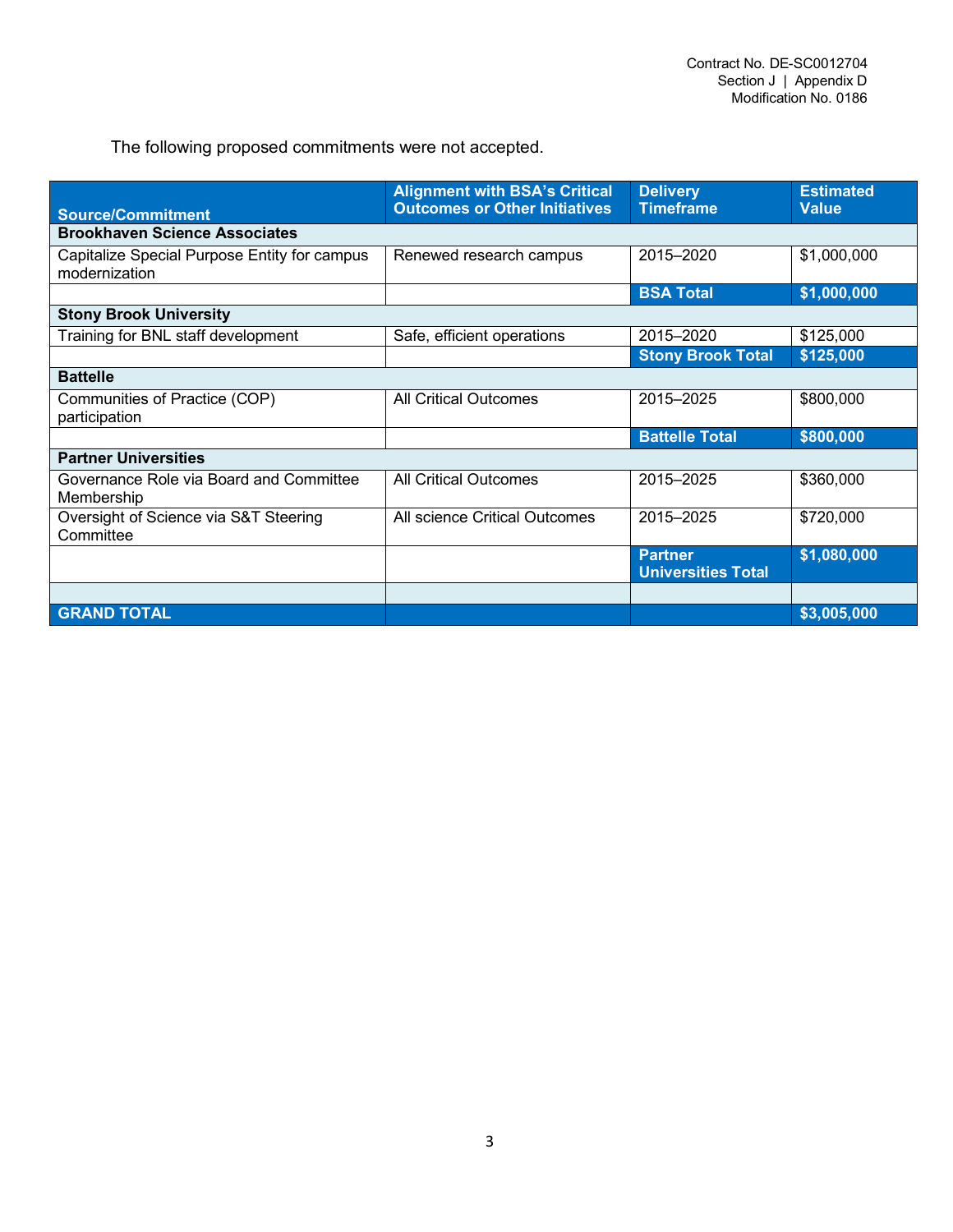### Construction of HEX Beamline at NSLS II

Source of Commitment

New York State (NYS)

Description of Commitment

The President of New York's Empire State Development (the economic development agency for NYS), the Speaker of the NYS Assembly, and the Temporary President/ Majority Leader of the NYS Senate have each stated their intent to provide \$25 million in NYS funds over the period 2015 through 2020 to construct a unique high-energy, xray beamline at the NSLS II to support implementation of BSA's strategy for rapid build out of NSLS II beamlines and acceleration of BNL's research mission in photon sciences and in operando research. The three attached letters provide the strongest possible statement of support for the funding, which is combined with Commitments 2 and 3. The construction will be managed as a project within NSLS II, with leadership by the NSLS II Director and close coordination with the Associate Laboratory Director (ALD) for Basic Energy Sciences at BNL.

Location of Commitment Estimated | Total Value

NSLS II at BNL \$25 million

Expected Benefits to BNL

Accelerates plan for rapid build out of NSLS II beamlines; enables in situ/in operando research agenda in energy sciences; provides unique capabilities for NSLS II user community

Date Commitment will be Provided

2015 through 2020

Description of any liability to the Government as well as any Governmental action required or related to the commitment:

Once completed and operational, BNL/NSLS II assumes responsibility for management, operation, and support of beamline.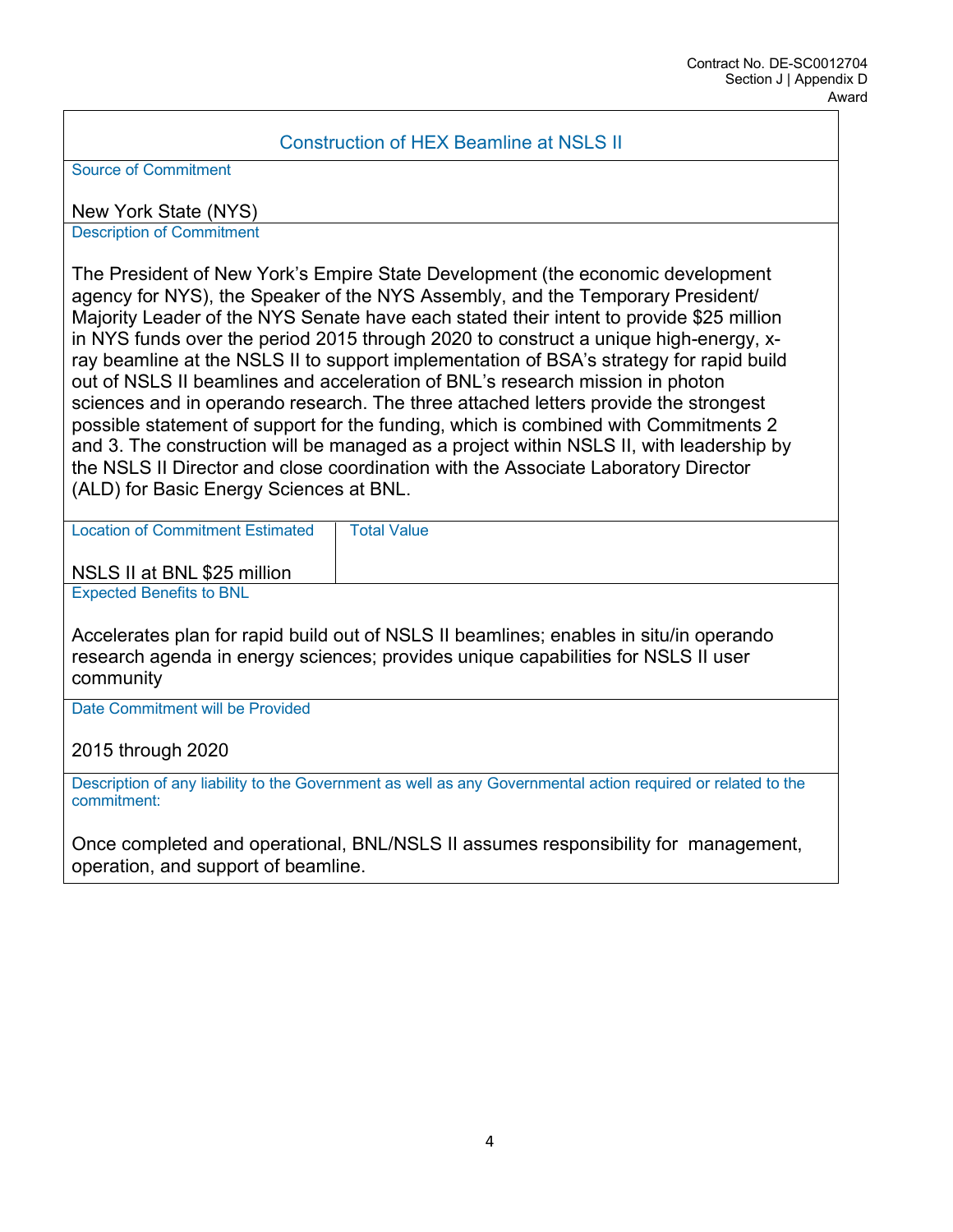Construction of Building for Accelerator Development and EIC Design

Source of Commitment

New York State (NYS)

Description of Commitment

The President of New York's Empire State Development (the economic development agency for NYS), the Speaker of the NYS Assembly, and the Temporary President/ Majority Leader of the NYS Senate have each stated their intent to provide \$25 million in NYS funds over the period 2015 through 2020 to construct a building to house the Center for Accelerator Research, Development, and Design (CARDD), which will be the home of the electron Relativistic Heavy Ion Collider (eRHIC) Design team and for the eRHIC detector collaborations during the construction phase. The three attached letters provide the strongest possible statement of support for the funding, which is combined with Commitments 1 and 3.

| <b>Location of Commitment</b> | <b>Estimated Total Value</b> |  |
|-------------------------------|------------------------------|--|
| <b>BNL</b>                    | \$25 million                 |  |
| $\sim$ $\sim$<br>.            |                              |  |

Expected Benefits to BNL

Accelerates design and development of accelerator and detector technologies that enable Electron-Ion Collider (EIC) design; supports BNL's mission in nuclear physics; supports nuclear physics user community

Date Commitment will be Provided

2015 through 2020

Description of any liability to the Government as well as any Governmental action required or related to the commitment:

After its completion, BNL assumes responsibility for the Accelerator Development and EIC Design Building, including its operation and maintenance.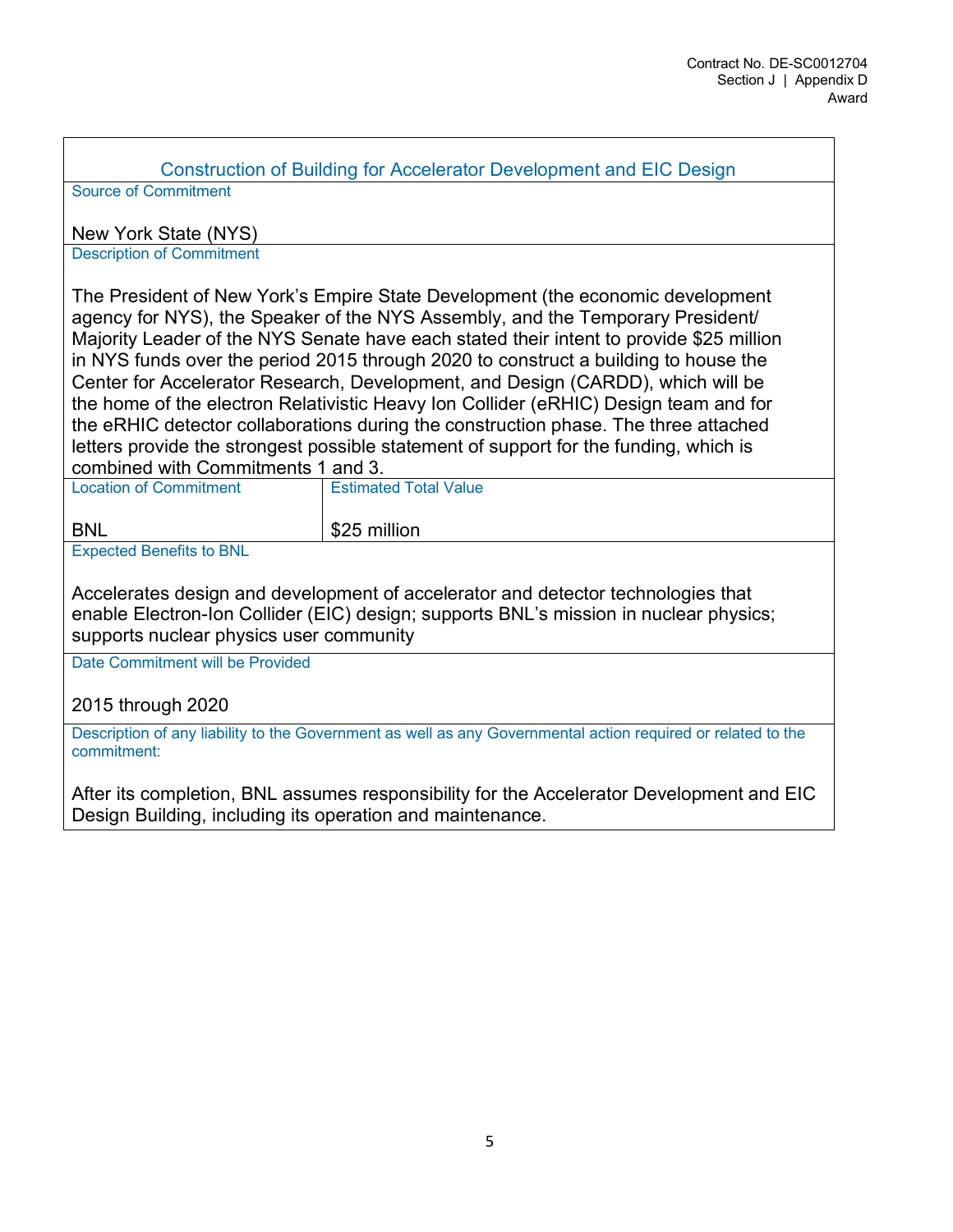Investment in "Big-Data" Consortium Involving BNL, Stony Brook, Columbia University, and New York Industrial Partners

Source of Commitment

New York State (NYS)

Description of Commitment

The President of New York's Empire State Development (the economic development agency for NYS), the Speaker of the NYS Assembly, and the Temporary President/ Majority Leader of the NYS Senate have each stated their intent to provide \$15 million in NYS funds over the period 2015 through 2020 to establish and operate a "big-data" consortium, the Center for Data-driven Discovery (CD3) involving BNL, Stony Brook University, Columbia University, and New York industrial partners. The three attached letters provide the strongest possible statement of support for the funding, which is combined with Commitments 1 and 2.

| <b>Location of Commitment</b>   | <b>Estimated Total Value</b> |
|---------------------------------|------------------------------|
| <b>BNL</b>                      | \$15 million                 |
| <b>Expected Benefits to BNL</b> |                              |

Accelerates implementation of the Computational Sciences Initiative and creation of CD3, which will centralize computational capabilities across the Laboratory, providing cost-effective support for BNL's science missions and leveraging resources from academic and industrial partners

Date Commitment will be Provided

2015 through 2020

Description of any liability to the Government as well as any Governmental action required or related to the commitment:

None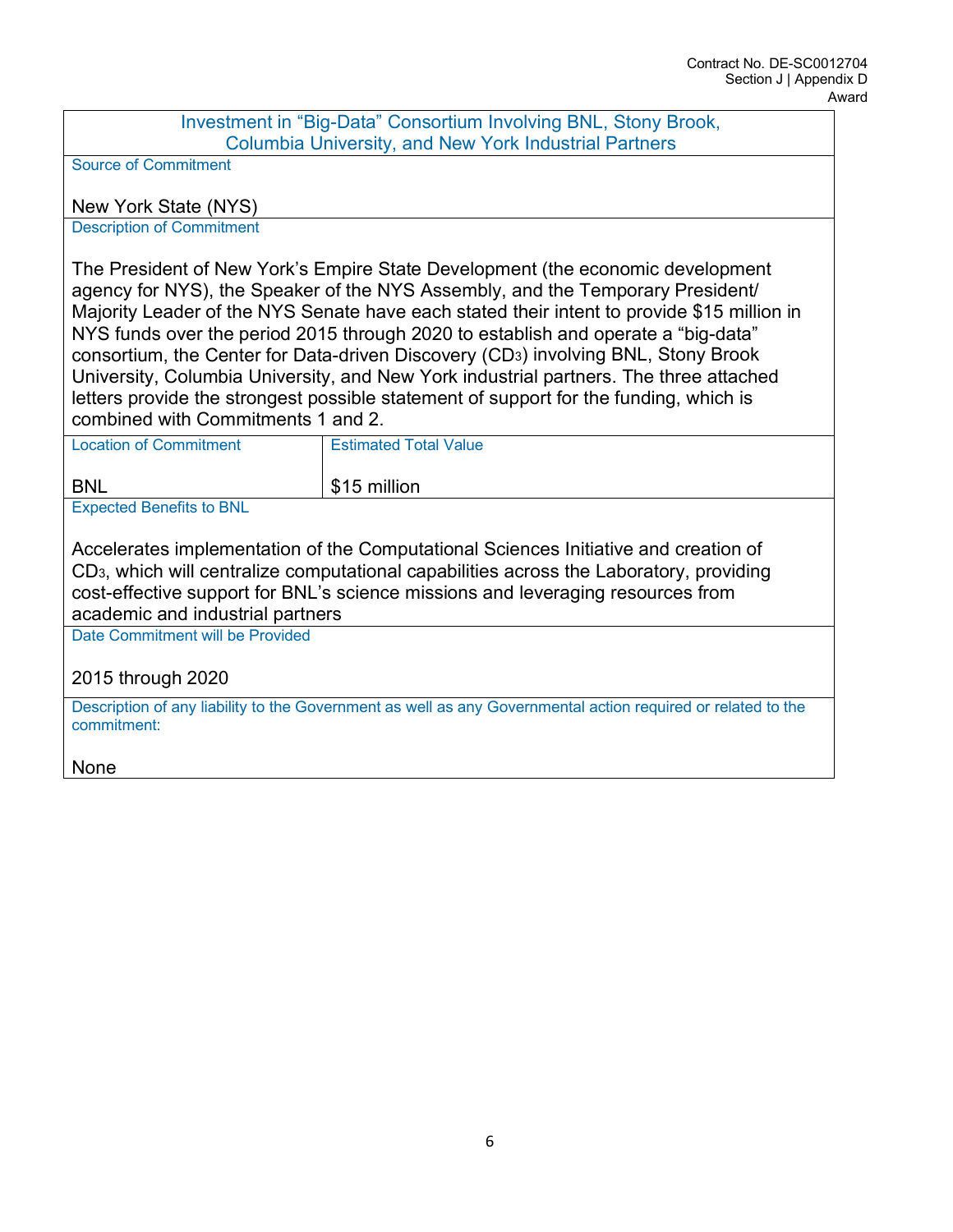| BSA Investment to Enable ACT and Non-Federal WFO for Laboratory |
|-----------------------------------------------------------------|
| <b>Growth Strategy</b>                                          |
|                                                                 |

Source of Commitment

Brookhaven Science Associates (BSA)

Description of Commitment

BSA will provide a package of investments that enable ACT and non-federal WFO that accelerate our growth agenda for BNL. The overall commitment has three components: (1) BSA will make available a minimum of \$1 million in working capital to support ACT, and up to \$3 million when needed to accommodate growth in the program; (2) a minimum of \$1.2 million over 10 years for operating expenses for ACT; and (3) a minimum of \$1 million in working capital yearly to accelerate non-federal WFO initiatives. BSA's investments to capitalize and operate the ACT program are contingent on DOE's approval of an ACT clause for BNL. BSA's commitments over 10 years are contingent on retaining the contract beyond the initial 5-year time frame.

| <b>Location of Commitment</b> | <b>Estimated Total Value</b>                                                                                                              |
|-------------------------------|-------------------------------------------------------------------------------------------------------------------------------------------|
| <b>BNL</b>                    | A minimum of \$3.2 million over 10 years<br>(assumes BSA retains contract), with up to \$5.2<br>million when needed to accommodate growth |

Expected Benefits to BNL

Accelerates BSA's growth agenda for BNL by expanding technology transfer and nonfederal WFO

Date Commitment will be Provided

2015 through 2025 (assumes BSA retains contract)

Description of any liability to the Government as well as any Governmental action required or related to the commitment:

BSA investment in ACT is contingent on DOE's approval of an ACT clause for BNL.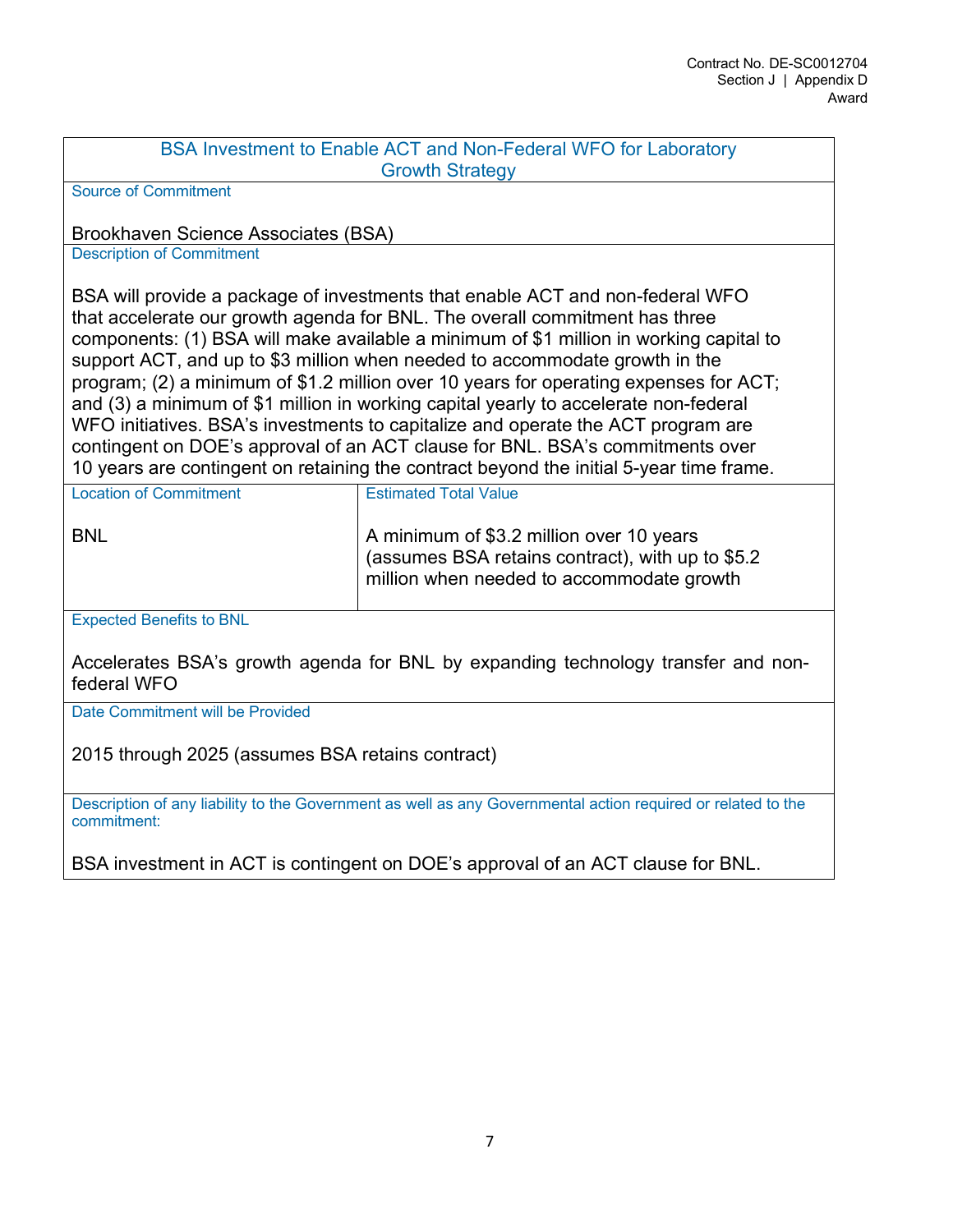| <b>BSA Investment in STEM Education and Community Outreach</b>                                                                                                                                                                                                                                                             |                                                               |  |  |
|----------------------------------------------------------------------------------------------------------------------------------------------------------------------------------------------------------------------------------------------------------------------------------------------------------------------------|---------------------------------------------------------------|--|--|
| <b>Source of Commitment</b>                                                                                                                                                                                                                                                                                                |                                                               |  |  |
| Brookhaven Science Associates (BSA)<br><b>Description of Commitment</b>                                                                                                                                                                                                                                                    |                                                               |  |  |
|                                                                                                                                                                                                                                                                                                                            |                                                               |  |  |
| BSA will expand its support of Science, Technology, Engineering, and Mathematics<br>(STEM) education programs and community outreach activities by increasing its<br>commitment to these activities to \$2.5 million over 10 years.                                                                                        |                                                               |  |  |
| <b>Location of Commitment</b>                                                                                                                                                                                                                                                                                              | <b>Estimated Total Value</b>                                  |  |  |
| BNL and its local community                                                                                                                                                                                                                                                                                                | \$2.5 million over 10 years<br>(assumes BSA retains contract) |  |  |
| <b>Expected Benefits to BNL</b>                                                                                                                                                                                                                                                                                            |                                                               |  |  |
| STEM education programs support BSA's vision for developing a diverse workforce for<br>the Laboratory. These education programs, combined with other community outreach<br>activities, enhance BNL's and DOE's branding in the local community and support the<br>strong local partnerships that BSA has developed at BNL. |                                                               |  |  |
| Date Commitment will be Provided                                                                                                                                                                                                                                                                                           |                                                               |  |  |
| 2015 through 2025 (assumes BSA retains contract)                                                                                                                                                                                                                                                                           |                                                               |  |  |
| Description of any liability to the Government as well as any Governmental action required or related to the<br>commitment:                                                                                                                                                                                                |                                                               |  |  |
| None                                                                                                                                                                                                                                                                                                                       |                                                               |  |  |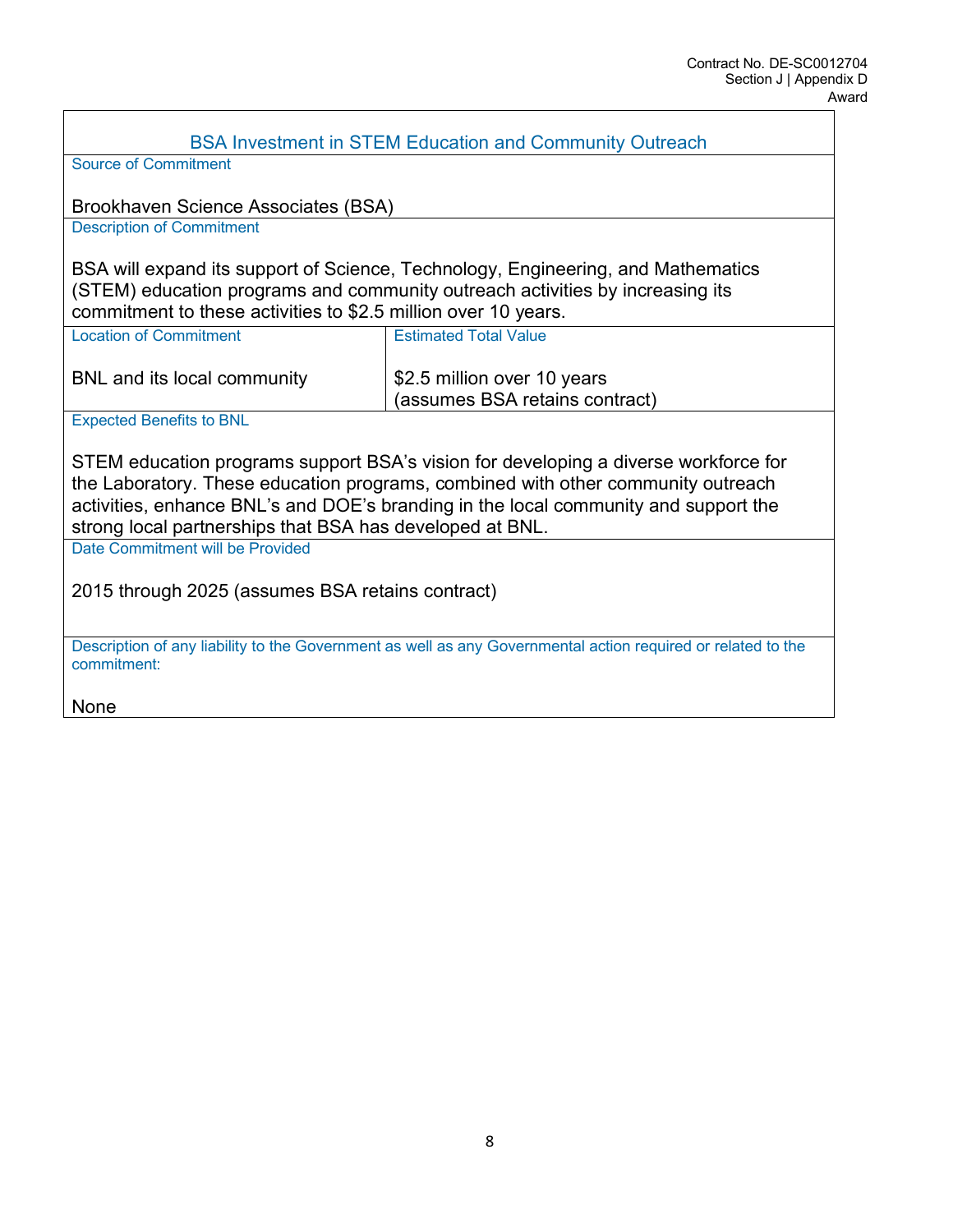| <b>BSA College Scholarships for Children of Laboratory Employees</b>                                                                                                                          |                                                                            |  |  |
|-----------------------------------------------------------------------------------------------------------------------------------------------------------------------------------------------|----------------------------------------------------------------------------|--|--|
| <b>Source of Commitment</b>                                                                                                                                                                   |                                                                            |  |  |
| Brookhaven Science Associates (BSA)                                                                                                                                                           |                                                                            |  |  |
| <b>Description of Commitment</b>                                                                                                                                                              |                                                                            |  |  |
| BSA commits a minimum of \$1.5 million over 10 years to provide need- and merit based<br>college scholarships for children of BNL employees.                                                  |                                                                            |  |  |
| <b>Location of Commitment</b>                                                                                                                                                                 | <b>Estimated Total Value</b>                                               |  |  |
| <b>BNL</b>                                                                                                                                                                                    | A minimum of \$1.5 million over 10 years<br>(assumes BSA retains contract) |  |  |
| <b>Expected Benefits to BNL</b>                                                                                                                                                               |                                                                            |  |  |
| BSA's program of college scholarships for children of Laboratory employees supports<br>recruitment and retention efforts, allowing BNL to build and maintain a highly qualified<br>workforce. |                                                                            |  |  |
| Date Commitment will be Provided                                                                                                                                                              |                                                                            |  |  |
| 2015 through 2025 (assumes BSA retains contract)                                                                                                                                              |                                                                            |  |  |
| Description of any liability to the Government as well as any Governmental action required or related to the<br>commitment:                                                                   |                                                                            |  |  |
| <b>None</b>                                                                                                                                                                                   |                                                                            |  |  |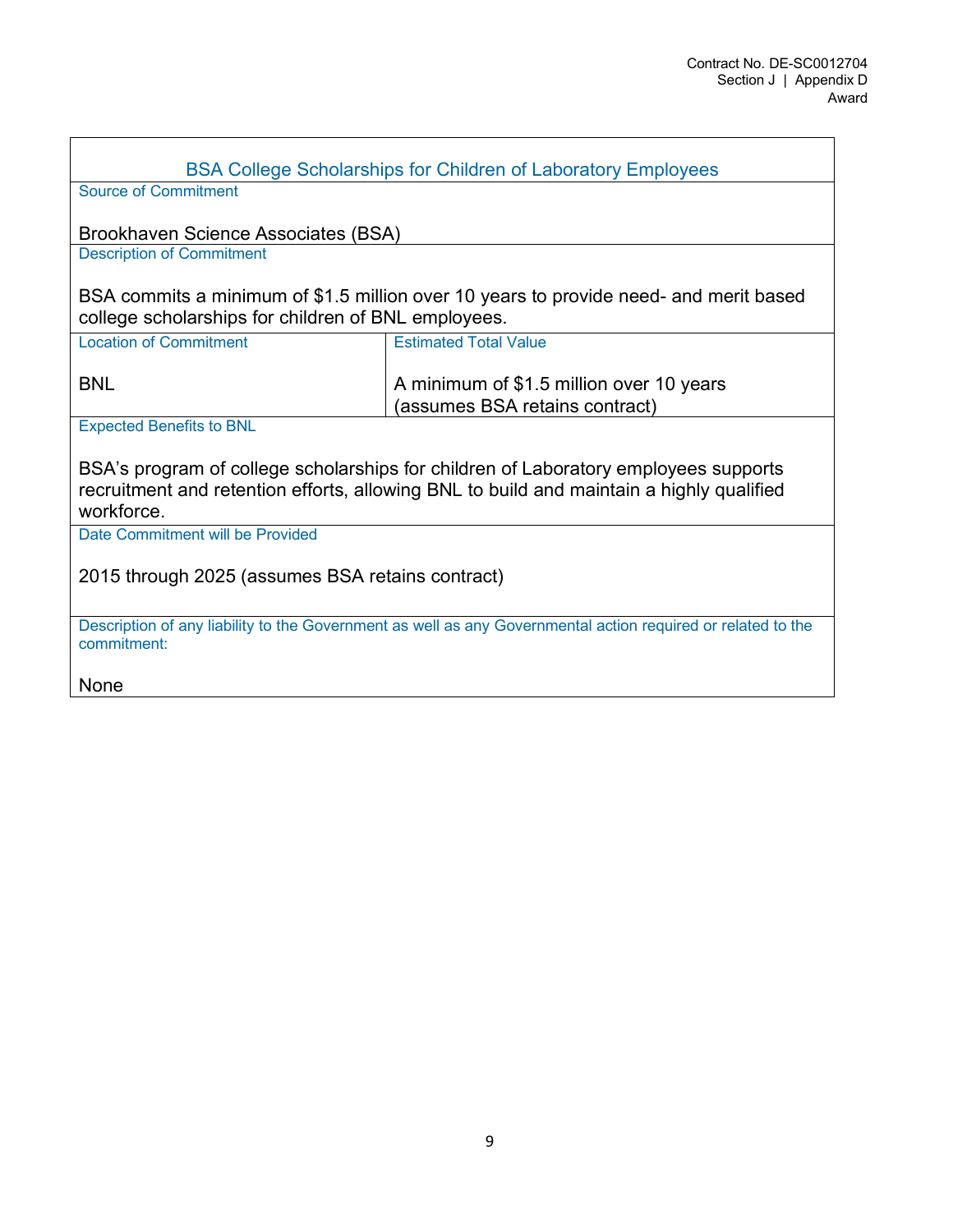| <b>BSA Investment for Laboratory Director Discretionary Funds</b>                                                           |                                                                                  |  |  |
|-----------------------------------------------------------------------------------------------------------------------------|----------------------------------------------------------------------------------|--|--|
| <b>Source of Commitment</b>                                                                                                 |                                                                                  |  |  |
|                                                                                                                             |                                                                                  |  |  |
| Brookhaven Science Associates (BSA)                                                                                         |                                                                                  |  |  |
| <b>Description of Commitment</b>                                                                                            |                                                                                  |  |  |
|                                                                                                                             | BSA commits \$15 million in funds over 10 years to be expended at the Director's |  |  |
| discretion to support Laboratory business objectives.                                                                       |                                                                                  |  |  |
| <b>Location of Commitment</b>                                                                                               | <b>Estimated Total Value</b>                                                     |  |  |
|                                                                                                                             |                                                                                  |  |  |
| <b>BNL</b>                                                                                                                  | \$15 million over 10 years                                                       |  |  |
|                                                                                                                             | (assumes BSA retains contract)                                                   |  |  |
| <b>Expected Benefits to BNL</b>                                                                                             |                                                                                  |  |  |
| Expenditures enable Laboratory to perform necessary activities not allowable under the                                      |                                                                                  |  |  |
| M&O contract, to fulfill responsibilities, and to rapidly respond to opportunities for<br>private sector partnerships.      |                                                                                  |  |  |
| Date Commitment will be Provided                                                                                            |                                                                                  |  |  |
|                                                                                                                             |                                                                                  |  |  |
| 2015 through 2025 (assumes BSA retains contract)                                                                            |                                                                                  |  |  |
|                                                                                                                             |                                                                                  |  |  |
| Description of any liability to the Government as well as any Governmental action required or related to the<br>commitment: |                                                                                  |  |  |
| <b>None</b>                                                                                                                 |                                                                                  |  |  |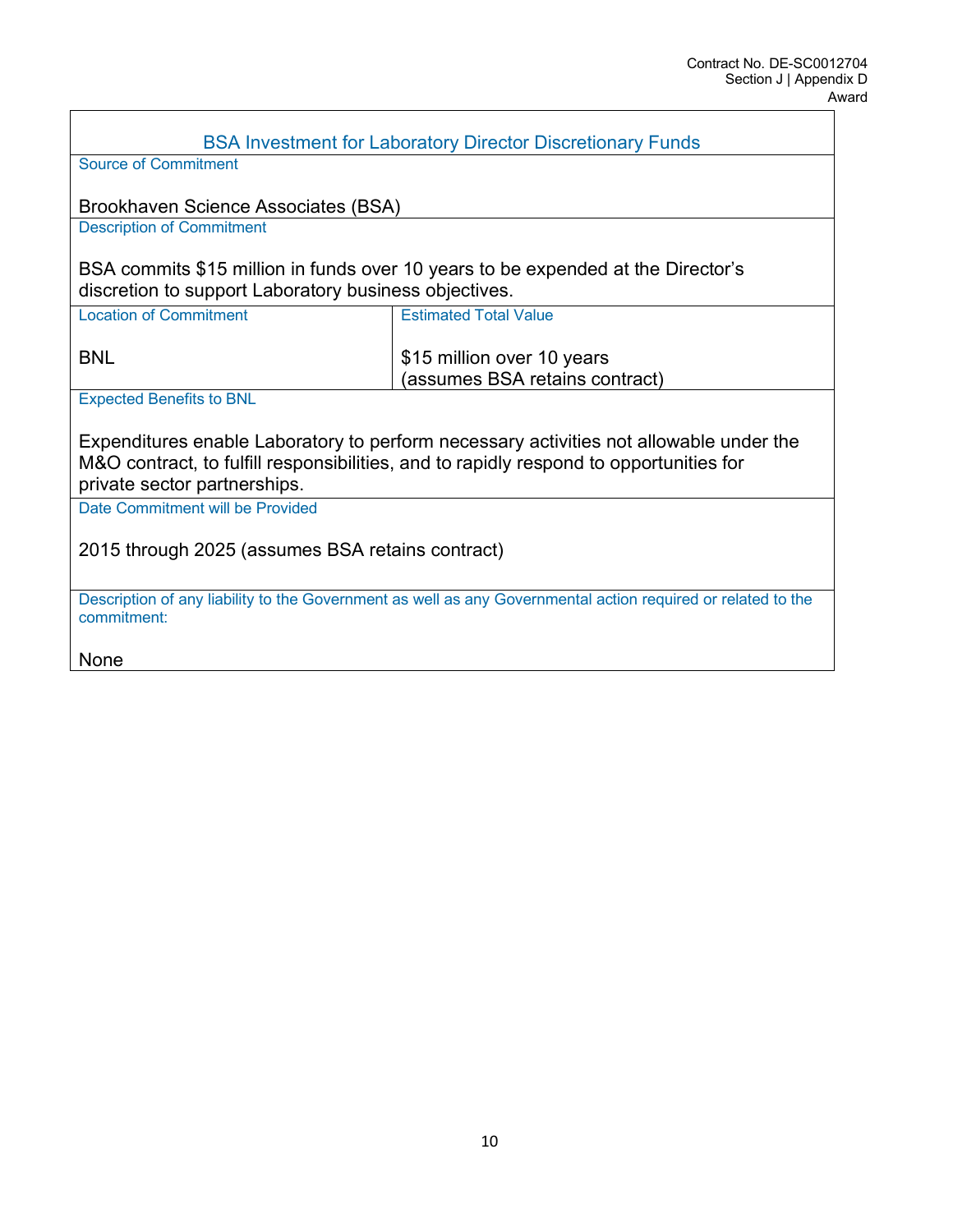### Stony Brook University-BNL Joint Appointment Program

Source of Commitment

Stony Brook University

Description of Commitment

Stony Brook will continue its existing program of joint appointments with BNL (currently numbering 24), and will expand the program with 22 new positions over 10 years, bringing the total to 46. In the first 5 years of the new contract, 10 to 12 positions will be added, with the full complement of 22 in the next 5 years, assuming BSA retains the contract. The new joint appointments are aligned with BSA's Critical Outcomes and related initiatives. Joint appointees will enter the tenure track for faculty at Stony Brook.

| <b>Location of Commitment</b>                                                   | <b>Estimated Total Value</b>                                   |
|---------------------------------------------------------------------------------|----------------------------------------------------------------|
| <b>BNL and Stony Brook</b>                                                      | \$26.2 million over 10 years<br>(assumes BSA retains contract) |
| $F_{\text{max}}$ and $F_{\text{max}}$ and $F_{\text{max}}$ and $F_{\text{max}}$ |                                                                |

Expected Benefits to BNL

Accelerate recruitment of research staff to maximize achievement of BNL science missions; strengthen connection to parent organization

Date Commitment will be Provided

2015 through 2025 (assumes BSA retains contract)

Description of any liability to the Government as well as any Governmental action required or related to the commitment:

None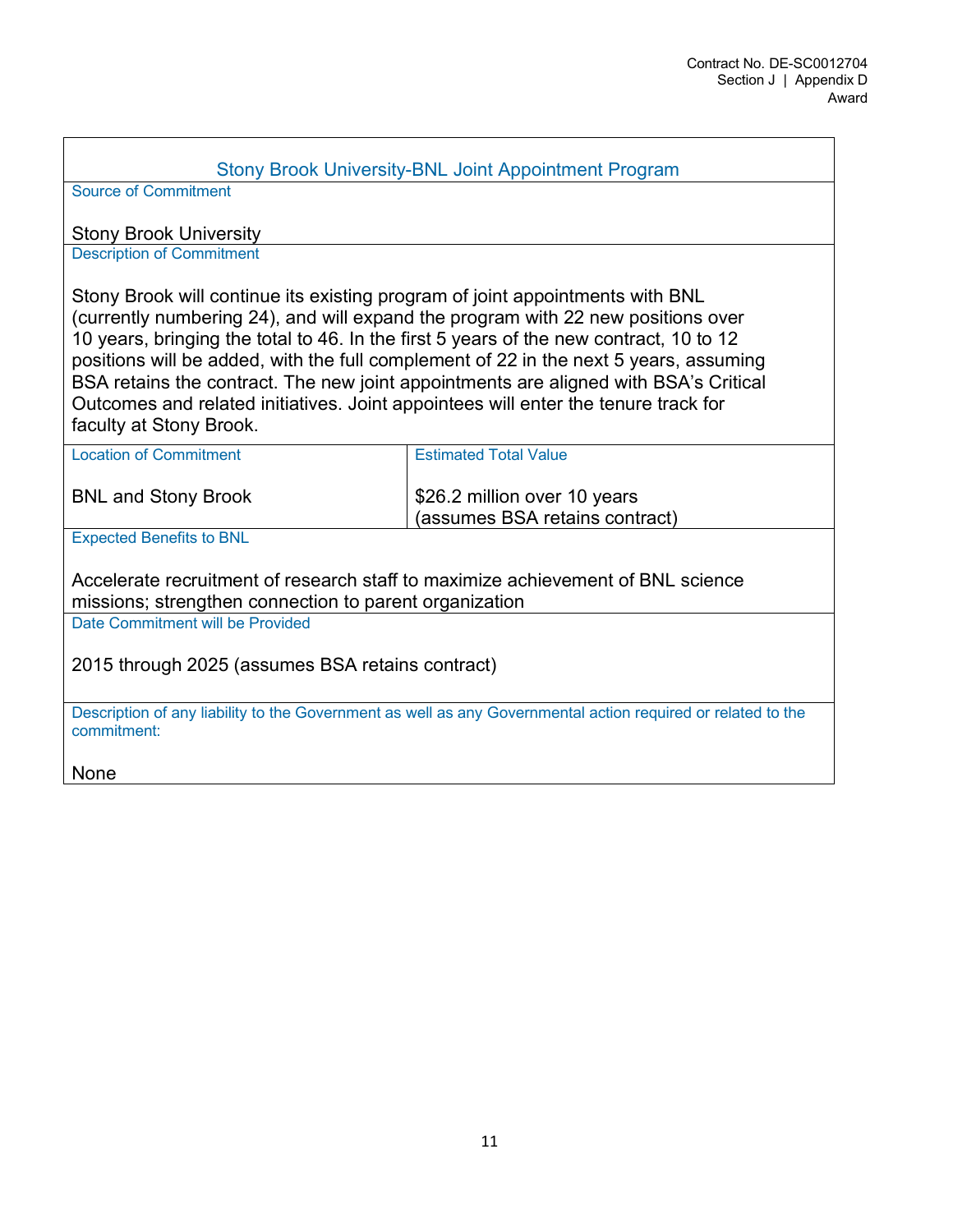| <b>Stony Brook University-BNL Seed Grant Program</b>                                                                                                                                                                                                                                                                                                              |                                                            |  |  |
|-------------------------------------------------------------------------------------------------------------------------------------------------------------------------------------------------------------------------------------------------------------------------------------------------------------------------------------------------------------------|------------------------------------------------------------|--|--|
| <b>Source of Commitment</b>                                                                                                                                                                                                                                                                                                                                       |                                                            |  |  |
|                                                                                                                                                                                                                                                                                                                                                                   |                                                            |  |  |
| <b>Stony Brook University</b>                                                                                                                                                                                                                                                                                                                                     |                                                            |  |  |
| <b>Description of Commitment</b>                                                                                                                                                                                                                                                                                                                                  |                                                            |  |  |
| Stony Brook will continue its successful Seed Grant Program, providing approximately<br>\$200,000 yearly for competitive grants that involve collaboration between BNL and Stony<br>Brook researchers. The Grant Program allows collaborators to undertake demonstration<br>and proof-of-concept research to provide a foundation for external funding proposals. |                                                            |  |  |
| <b>Location of Commitment</b>                                                                                                                                                                                                                                                                                                                                     | <b>Estimated Total Value</b>                               |  |  |
| <b>BNL and Stony Brook</b>                                                                                                                                                                                                                                                                                                                                        | \$2 million over 10 years<br>assumes BSA retains contract) |  |  |
| <b>Expected Benefits to BNL</b>                                                                                                                                                                                                                                                                                                                                   |                                                            |  |  |
| Provide seed funds for preliminary research activities that support BNL's mission;<br>accelerate growth agenda for BNL; strengthen connection to parent organization                                                                                                                                                                                              |                                                            |  |  |
| Date Commitment will be Provided                                                                                                                                                                                                                                                                                                                                  |                                                            |  |  |
| 2015 through 2025<br>(assumes BSA retains contract)                                                                                                                                                                                                                                                                                                               |                                                            |  |  |
| Description of any liability to the Government as well as any Governmental action required or related to the<br>commitment:                                                                                                                                                                                                                                       |                                                            |  |  |
| None                                                                                                                                                                                                                                                                                                                                                              |                                                            |  |  |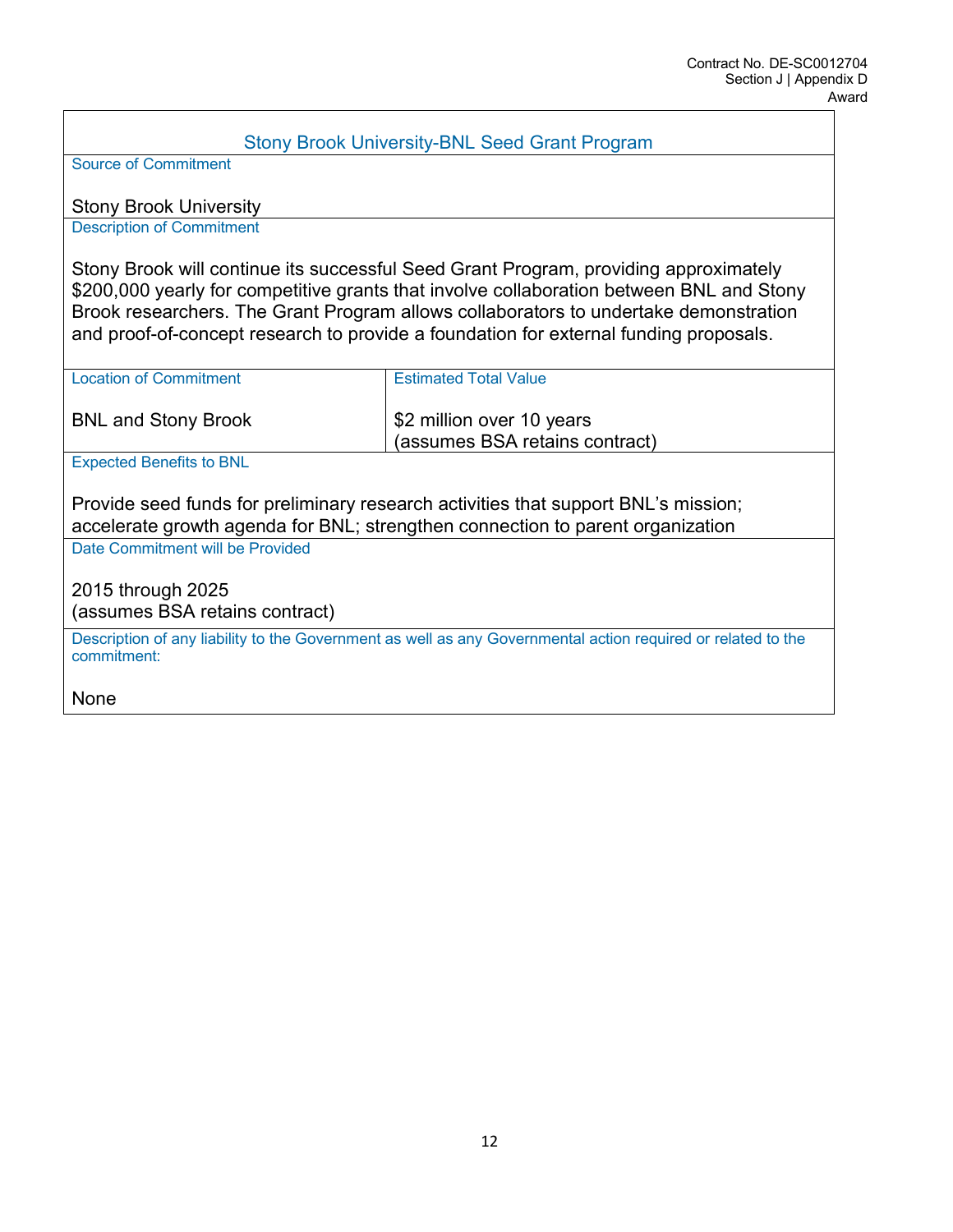| <b>Columbia University-BNL Joint Appointments</b>                                                                                                                                                                                                                                                                                              |                              |  |  |
|------------------------------------------------------------------------------------------------------------------------------------------------------------------------------------------------------------------------------------------------------------------------------------------------------------------------------------------------|------------------------------|--|--|
| <b>Source of Commitment</b>                                                                                                                                                                                                                                                                                                                    |                              |  |  |
| <b>Columbia University</b>                                                                                                                                                                                                                                                                                                                     |                              |  |  |
| <b>Description of Commitment</b>                                                                                                                                                                                                                                                                                                               |                              |  |  |
| Columbia University commits to continued support for three joint positions through the<br>initial 5-year contract period at a minimum, subject to continued availability of<br>appropriately qualified and interested individuals. The current joint appointments<br>include Professors Simon Billinge, Wayne Hendrickson, and Jingguang Chen. |                              |  |  |
| <b>Location of Commitment</b>                                                                                                                                                                                                                                                                                                                  | <b>Estimated Total Value</b> |  |  |
| <b>BNL and Columbia University</b>                                                                                                                                                                                                                                                                                                             | \$2.25 million over 5 years  |  |  |
| <b>Expected Benefits to BNL</b>                                                                                                                                                                                                                                                                                                                |                              |  |  |
| Accelerate BNL's science mission in areas that align with BSA's vision and DOE's goals;<br>strengthen connections to a BSA partner university; open pipeline for recruiting Ph.D.s<br>and postdocs from Columbia                                                                                                                               |                              |  |  |
| Date Commitment will be Provided                                                                                                                                                                                                                                                                                                               |                              |  |  |
| 2015 through 2020                                                                                                                                                                                                                                                                                                                              |                              |  |  |
| Description of any liability to the Government as well as any Governmental action required or related to the<br>commitment:                                                                                                                                                                                                                    |                              |  |  |
| None                                                                                                                                                                                                                                                                                                                                           |                              |  |  |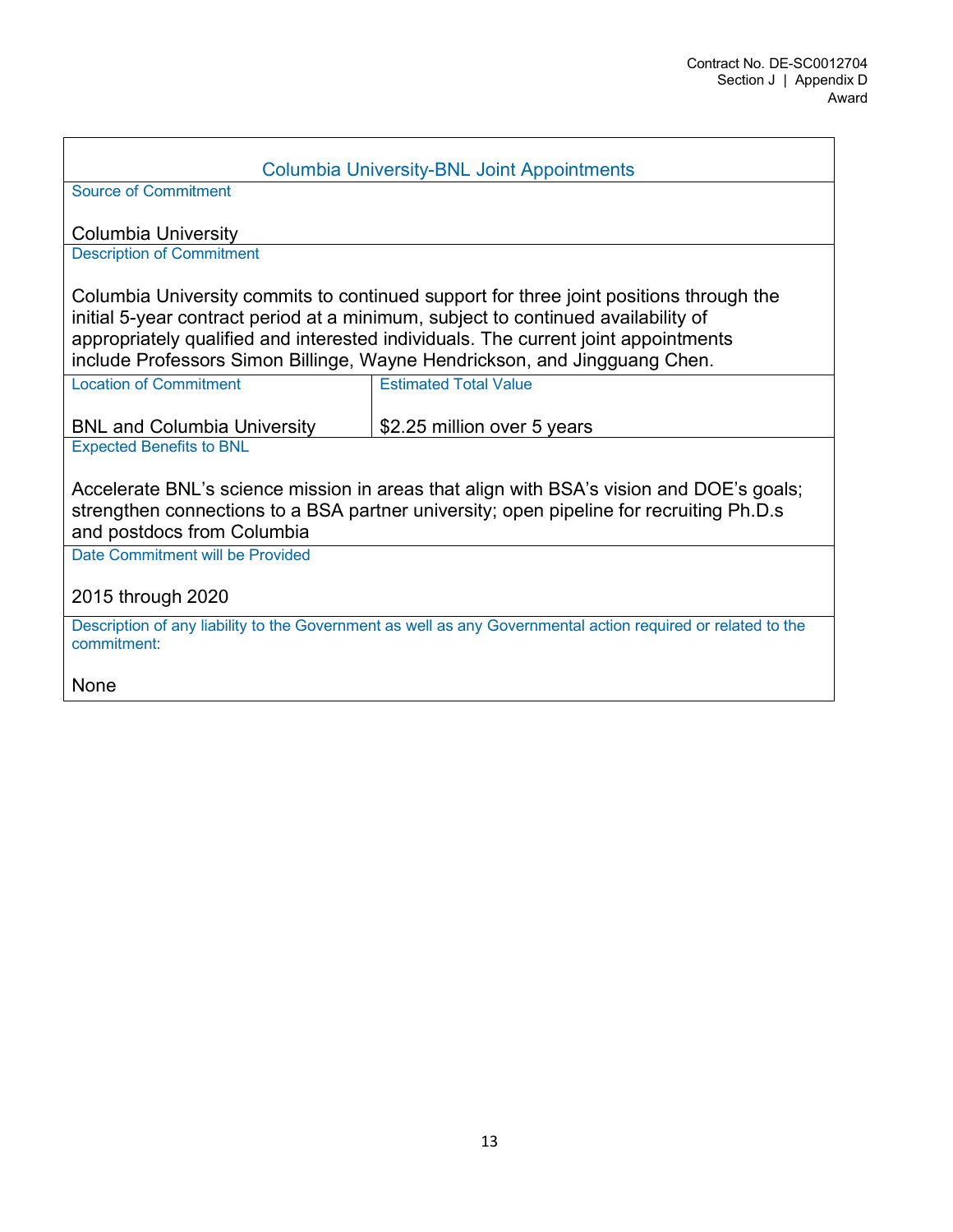| <b>Cornell University-BNL Joint Appointment</b>                                                                                                                                                                                                                                            |                              |  |  |
|--------------------------------------------------------------------------------------------------------------------------------------------------------------------------------------------------------------------------------------------------------------------------------------------|------------------------------|--|--|
| Source of Commitment Cornell                                                                                                                                                                                                                                                               |                              |  |  |
| University                                                                                                                                                                                                                                                                                 |                              |  |  |
| <b>Description of Commitment</b>                                                                                                                                                                                                                                                           |                              |  |  |
| Cornell University commits to continued support for one joint position through the<br>initial 5-year contract period at a minimum, subject to continued availability of<br>appropriately qualified and interested individuals. The current joint appointment is<br>Professor Seamus Davis. |                              |  |  |
| <b>Location of Commitment</b>                                                                                                                                                                                                                                                              | <b>Estimated Total Value</b> |  |  |
|                                                                                                                                                                                                                                                                                            |                              |  |  |
| <b>BNL and Cornell University</b>                                                                                                                                                                                                                                                          | \$750,000 over 5 years       |  |  |
| <b>Expected Benefits to BNL</b>                                                                                                                                                                                                                                                            |                              |  |  |
| Accelerate BNL mission in basic energy sciences; strengthen connection to a BSA partner<br>university; open pipeline for recruiting Ph.D.s and postdocs from Cornell                                                                                                                       |                              |  |  |
| Date Commitment will be Provided                                                                                                                                                                                                                                                           |                              |  |  |
| 2015 through 2020                                                                                                                                                                                                                                                                          |                              |  |  |
| Description of any liability to the Government as well as any Governmental action required or related to the<br>commitment:                                                                                                                                                                |                              |  |  |
| None                                                                                                                                                                                                                                                                                       |                              |  |  |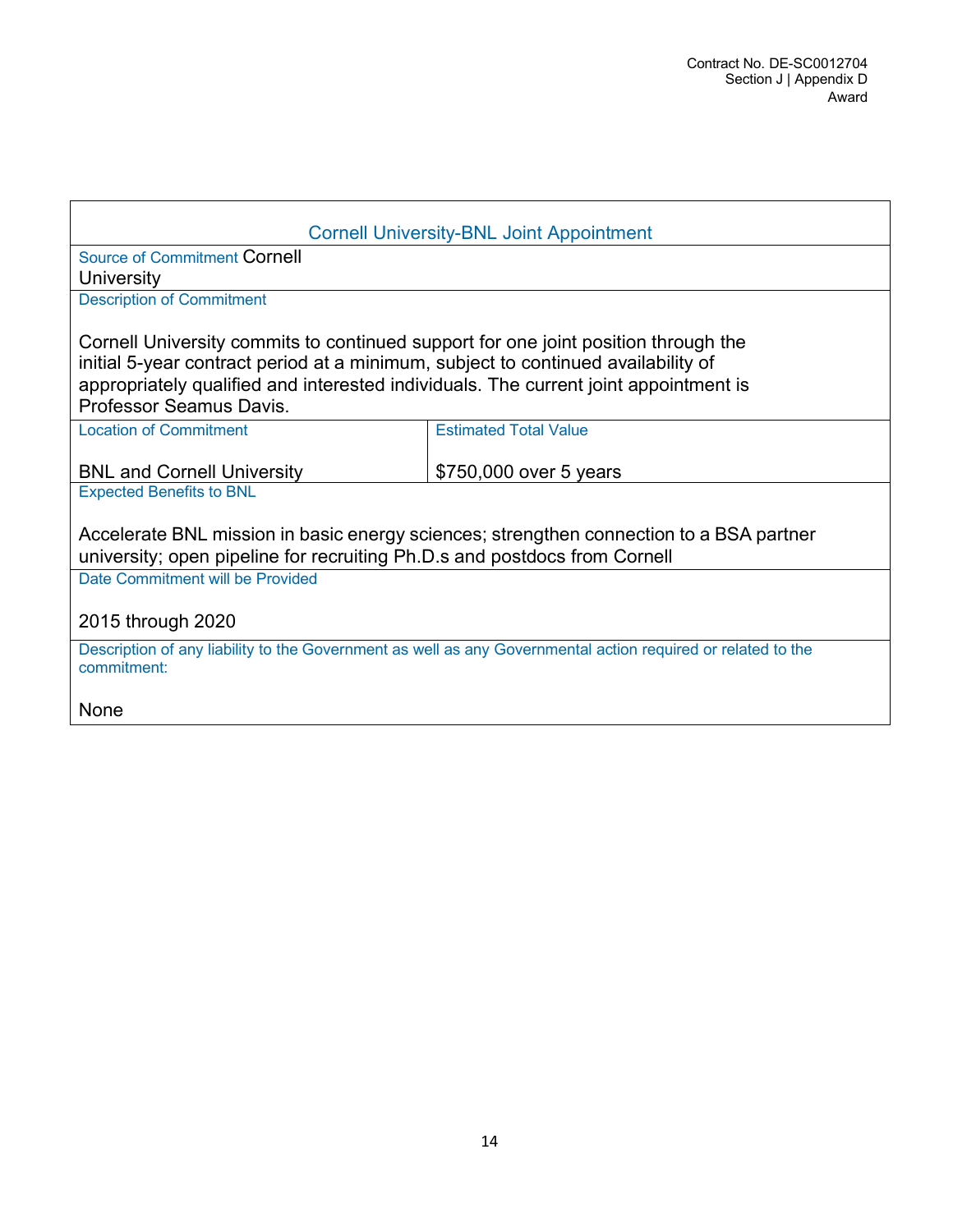# **APPENDIX G**

# **PURCHASING SYSTEM REQUIREMENTS**

**Applicable to the Operations of Brookhaven National Laboratory**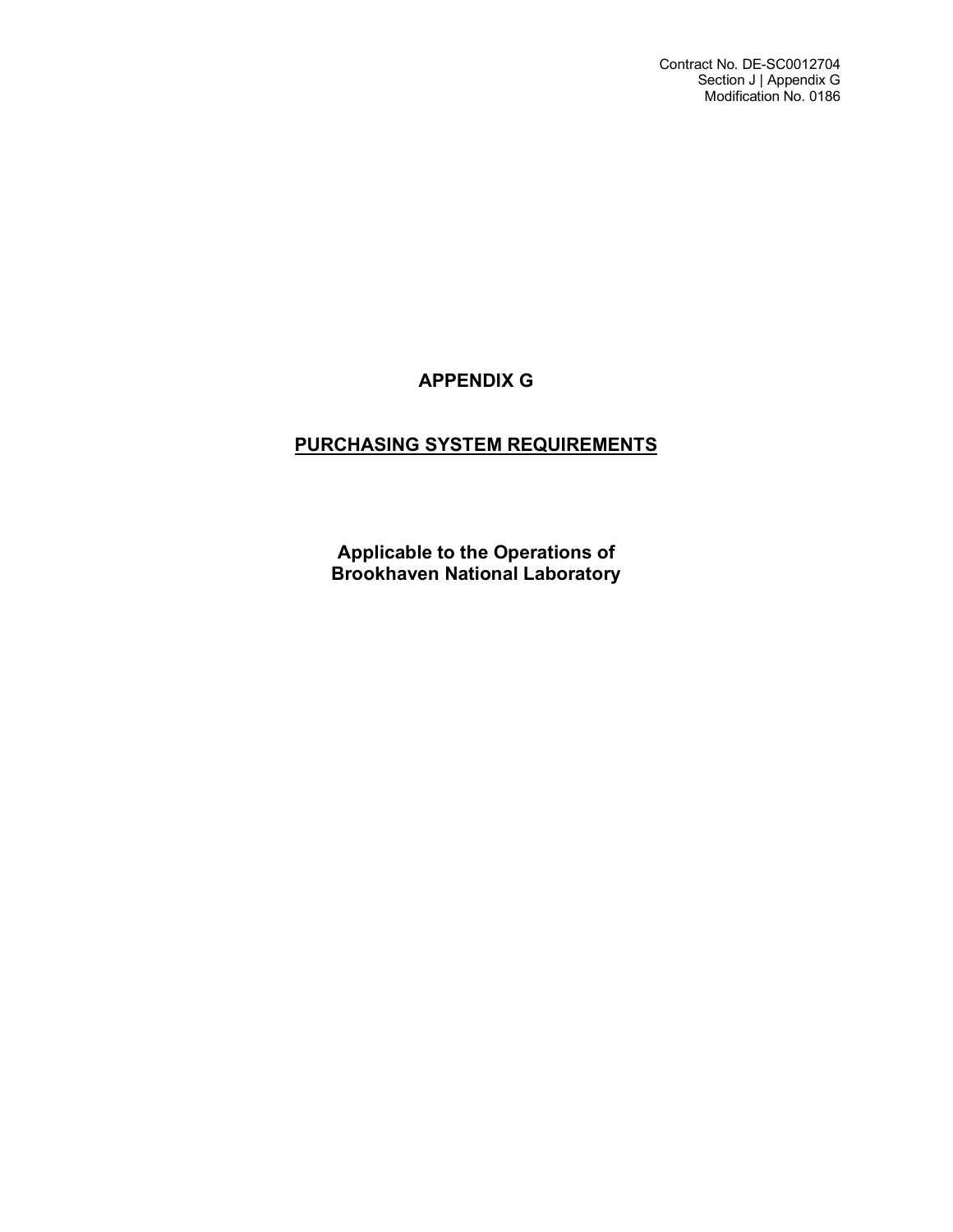# **Purchasing System Requirements**

This Appendix and Section I Clause entitled "DEAR 970.5244-1 – Contractor Purchasing System" sets forth DOE requirements applicable to the Purchasing System established under the contract for the management of Brookhaven National Laboratory (BNL).

### Subcontracts Not Binding on DOE

As used herein, the term "subcontracts" includes subcontracts, purchase orders, letter agreements, basic ordering agreements, consultant agreements, micro-purchases, EDI and other electronic contracting transactions, and lower tier subcontracts under costtype subcontracts (in an unbroken cost-type chain) that represent costs properly chargeable to the Prime Contract.

All applicable subcontracts made in the name of the BNL M&O Contractor shall not bind or purport to bind the Government, shall not relieve the Contractor of any obligation under the Prime Contract (including, among other things, the obligation to properly supervise and coordinate the work of subcontractors), and shall contain such provisions as are required by this contract or as DOE may prescribe based on Federal statutes and regulations, or DOE Orders and Policies.

## DOE Approval

Prior DOE written approval is required for the following actions:

- 1. Laboratory Acquisition Plans, Solicitations, and Awards of any subcontract having a value of \$5,000,000.00 or greater, or any subcontract modification which will cause the value to exceed \$5,000,000.00;
- 2. Except as otherwise expressly provided or directed, in writing, by DOE Patent Counsel with notification to the Contracting Officer, actions which involve any one of, or combination of, the following intellectual property matters:
	- a. Acquisition of software by negotiated lease or license;
	- b. Purchase of patents or patent license rights, including the payment of royalties and permits, or license fees;
	- c. Recognition of proprietary rights, including the recognition of technical data as trade secrets; or,
	- d. Any restriction of DOE's use of data procured under a subcontract.
- 3. All Inter-Contractor Purchases (ICP's) regardless of dollar value.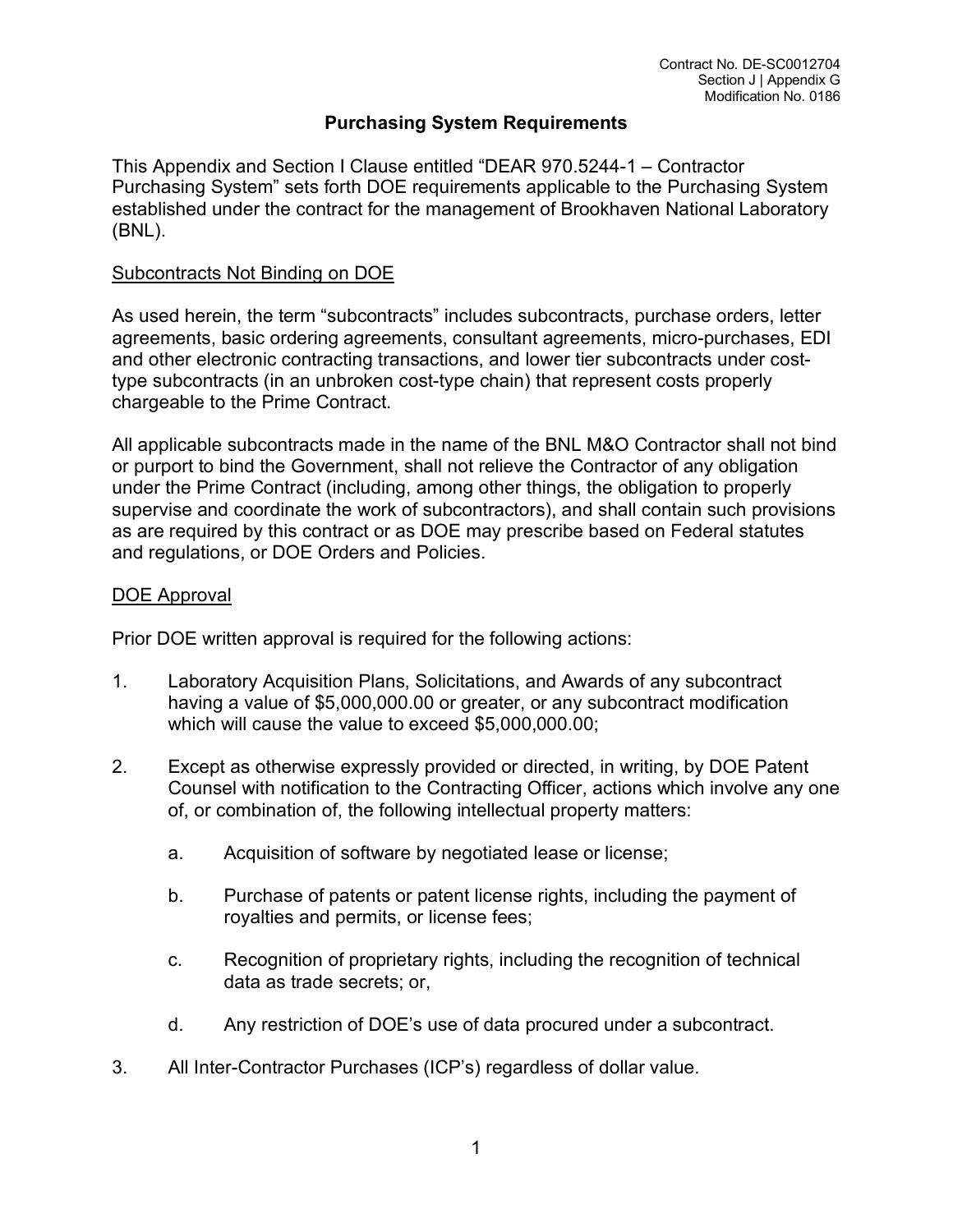4. All new, additions, modifications or deletions of Laboratory Procurement Policies and Procedures shall be submitted to DOE for approval prior to implementation.

The above approval requirements do not eliminate any other requirement for review, concurrence, or approval of other proposed actions specified in the subject contract or DOE's right to require consent on any single or class of purchasing actions selected for special surveillance.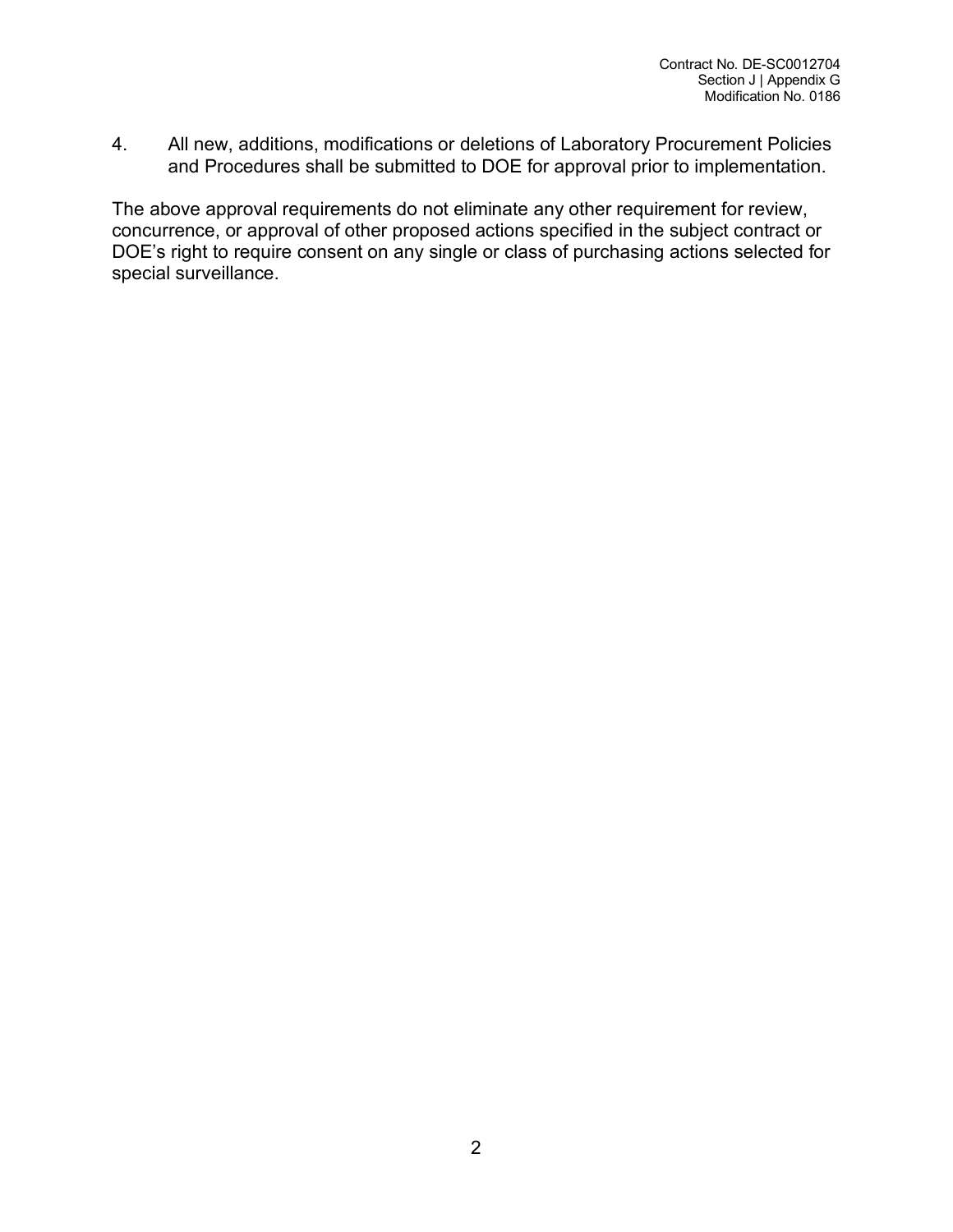**Contract No. DE-SC0012704 Section J | Appendix I Modification No. 0186**

# **APPENDIX I**

# **DOE Directives/List B**

**Brookhaven National Laboratory Applicable to the Operations of**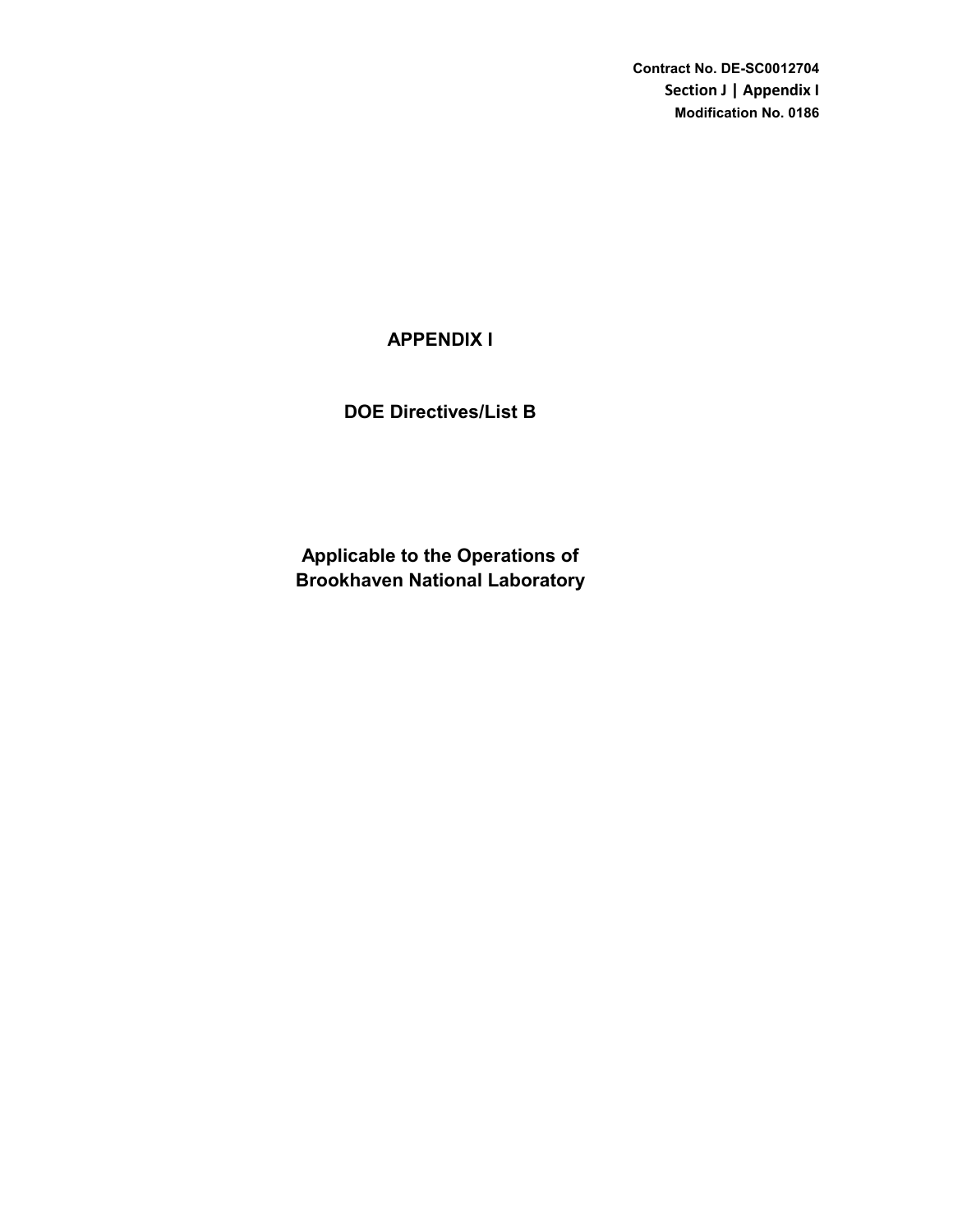There is no List A to this Appendix.

List B to this Appendix contains the following:

Part I: "Directives List"

This section contains a list of Directives that are considered by DOE as applicable to the BNL contract.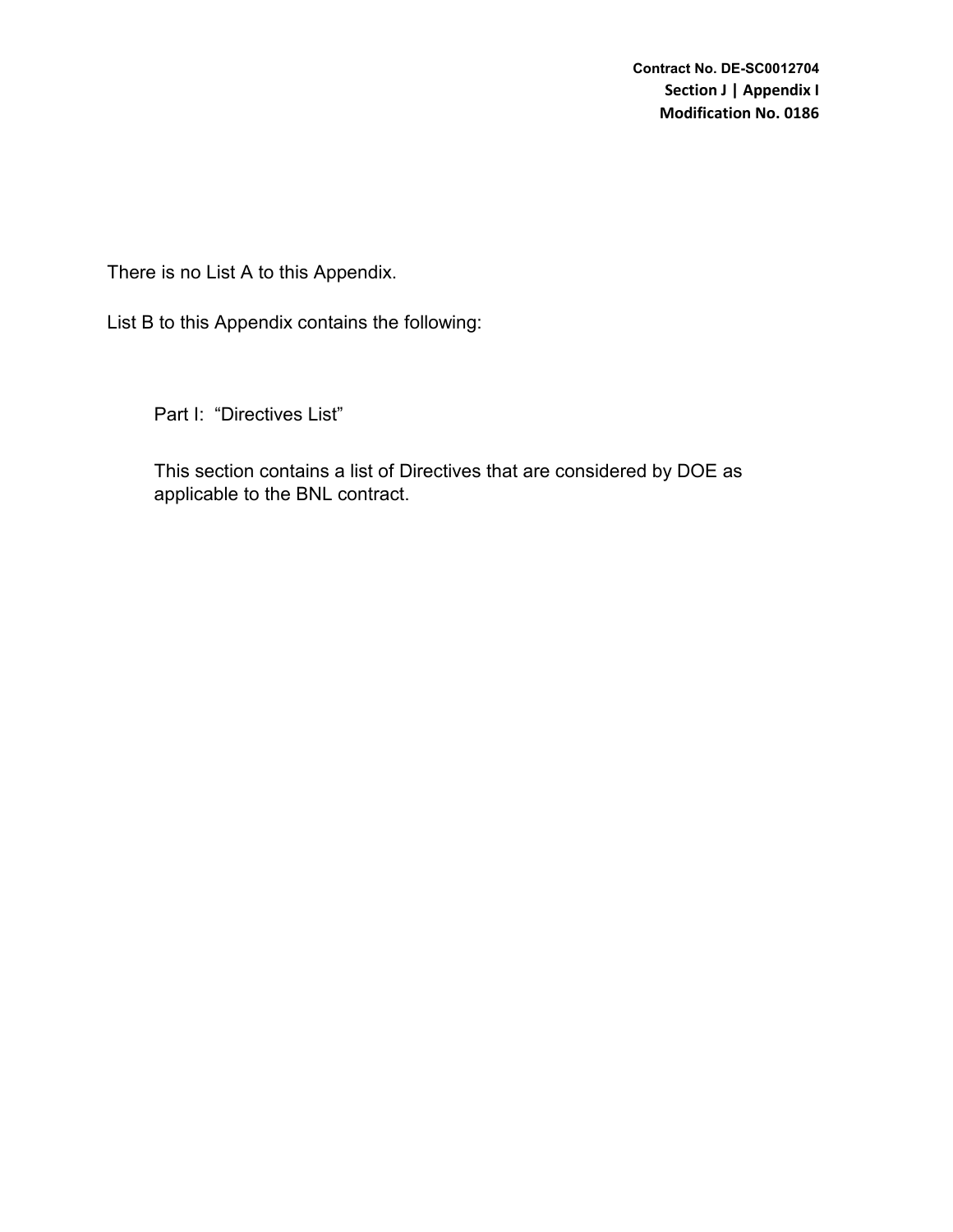| <b>ISSUED</b> | <b>TYPE</b> | <b>NUMBER</b> | <b>THROUGH</b><br><b>CHANGE</b>      | <b>TITLE</b><br><b>Includes Compliance Notes as Necessary</b>                                                                                          |
|---------------|-------------|---------------|--------------------------------------|--------------------------------------------------------------------------------------------------------------------------------------------------------|
| 9/29/1995     | Order       | 130.1         |                                      | <b>Budget Formulation</b>                                                                                                                              |
| 9/4/2008      | Manual      | 142.2-1       | Chg. 1<br>(Admin Chg.)<br>6/27/2013  | Manual for Implementation of the Voluntary Offer Safeguards<br>Agreement and Additional Protocol with the International Atomic<br><b>Energy Agency</b> |
| 12/15/2006    | Order       | 142.2A        | Chg. 1<br>(Admin Chg.)<br>6/27/2013  | Voluntary Offer Safeguards Agreement and Additional Protocol<br>with the International Atomic Energy Agency                                            |
| 10/14/2010    | Order       | 142.3A        | Chg.2<br>(LtdChg.)<br>12/13/2019     | Unclassified Foreign Visits and Assignments Program                                                                                                    |
| 3/31/2014     | Order       | 150.1A        |                                      | <b>Continuity Programs</b>                                                                                                                             |
| 8/11/2016     | Order       | 151.1D        | Chg.1<br>(Minor Chg.)<br>10/4/2019   | <b>Comprehensive Emergency Management System</b>                                                                                                       |
| 6/27/2007     | Order       | 153.1         |                                      | Departmental Radiological Emergency Response Assets                                                                                                    |
| 12/23/2008    | Order       | 200.1A        | Chg.1<br>(Minor Chg.)<br>01/13/2017  | Information Technology Management                                                                                                                      |
| 1/7/2005      | Order       | 203.1         |                                      | Limited Personal Use of Government Office Equipment Including<br>Information Technology                                                                |
| 5/15/2019     | Order       | 205.1C        |                                      | Department of Energy Cyber Security Program                                                                                                            |
| 1/16/2009     | Order       | 206.1         | Chg.1<br>(Minor Chg.)<br>11/1/2018   | Department of Energy Privacy Program                                                                                                                   |
| 2/19/2013     | Order       | 206.2         |                                      | Identity, Credential and Access Management (ICAM)                                                                                                      |
| 4/8/2011      | Order       | 210.2A        |                                      | DOE Corporate Operating Experience Program                                                                                                             |
| 9/27/2016     | Order       | 221.1B        |                                      | Reporting Fraud, Waste, and Abuse to the Office of Inspector<br>General                                                                                |
| 2/25/2008     | Order       | 221.2A        |                                      | Cooperation with the Office of Inspector General                                                                                                       |
| 3/4/2011      | Order       | 225.1B        |                                      | <b>Accident Investigations</b>                                                                                                                         |
| 12/21/2015    | Order       | 227.1A        | Chg. 1<br>(Admin Chg.)<br>1/21/2020  | Independent Oversight Program                                                                                                                          |
| 6/27/2011     | Order       | 231.1B        | Chg. 1<br>(Admin Chg.)<br>11/28/2012 | Environment, Safety and Health Reporting                                                                                                               |
| 1/17/2017     | Order       | 232.2A        | Chg.1<br>(Minor Chg.)<br>10/04/2019  | Occurrence Reporting and Processing of Operations Information                                                                                          |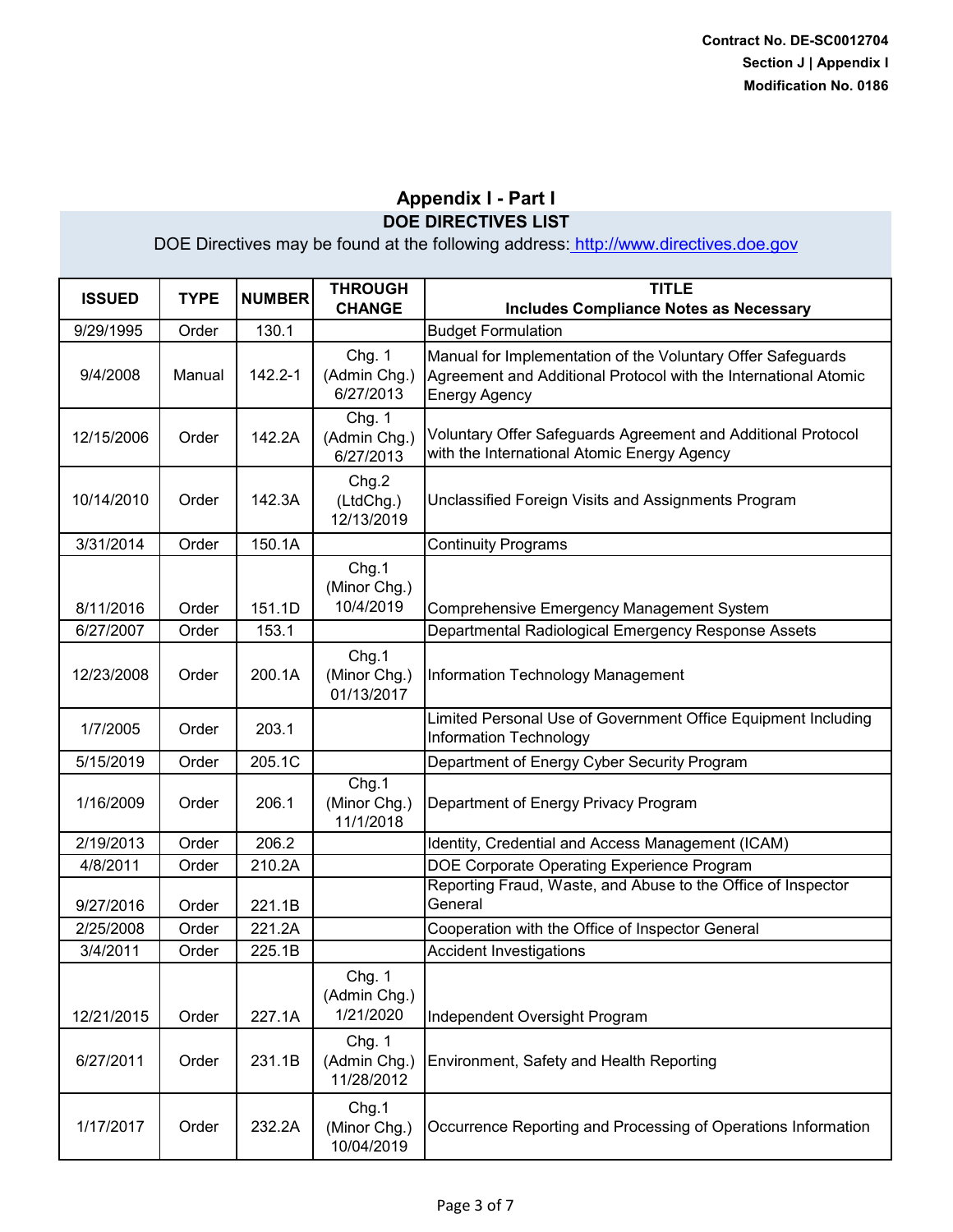| <b>ISSUED</b> | <b>TYPE</b> | <b>NUMBER</b>                                                     | <b>THROUGH</b><br><b>CHANGE</b>     | <b>TITLE</b><br><b>Includes Compliance Notes as Necessary</b>           |
|---------------|-------------|-------------------------------------------------------------------|-------------------------------------|-------------------------------------------------------------------------|
| 12/13/2010    | Order       | 241.1B                                                            | Chg. 1<br>(Admin Chg)<br>4/26/2016  | Scientific and Technical Information Management                         |
| 3/11/2013     | Order       | 243.1B                                                            | Chg. 1<br>(Admin Chg.)<br>7/8/2013  | Records Management Program                                              |
| 2/23/2011     | Order       | 252.1A                                                            | Chg. 1<br>(Admin Chg.)<br>3/12/2013 | <b>Technical Standards Program</b>                                      |
| 11/19/2009    | Order       | 313.1                                                             |                                     | Management and Funding of the Department's Overseas Presence            |
| 10/18/2007    | Order       | 341.1A<br>Parts:<br>$1.(a-b)$<br>$2.a(1-3)$<br>$2.a(4)(a -$<br>h) |                                     | <b>Federal Employee Health Services</b>                                 |
| 9/30/1996     | Order       | 350.1                                                             | Chg. 7<br>(LtdChg.)<br>2/19/2020    | Contractor Human Resource Management Programs                           |
| 8/17/2009     | Order       | 410.2                                                             | Chg. 1<br>(Admin Chg.)<br>4/10/2014 | <b>Management of Nuclear Materials</b>                                  |
| 1/4/2017      | Order       | 411.2                                                             |                                     | Scientific Integrity                                                    |
| 1/4/2017      | Policy      | 411.2A                                                            |                                     | <b>Scientific Integrity Policy</b>                                      |
| 10/22/2015    | Order       | 413.2C                                                            | Chg.1<br>(Minor Chg.)<br>8/2/2018   | Laboratory Directed Research and Development                            |
| 11/29/2010    | Order       | 413.3B                                                            | Chg. 5<br>(Minor Chg.)<br>4/12/2018 | Program and Project Management for the Acquisition of Capital<br>Assets |
| 4/25/2011     | Order       | 414.1D                                                            | Chg. 2<br>(LtdChg.)<br>9/15/2020    | <b>Quality Assurance</b>                                                |
| 12/3/2012     | Order       | 415.1                                                             | Chg. 2<br>(Minor Chg.)<br>1/17/2017 | Information Technology Project Management                               |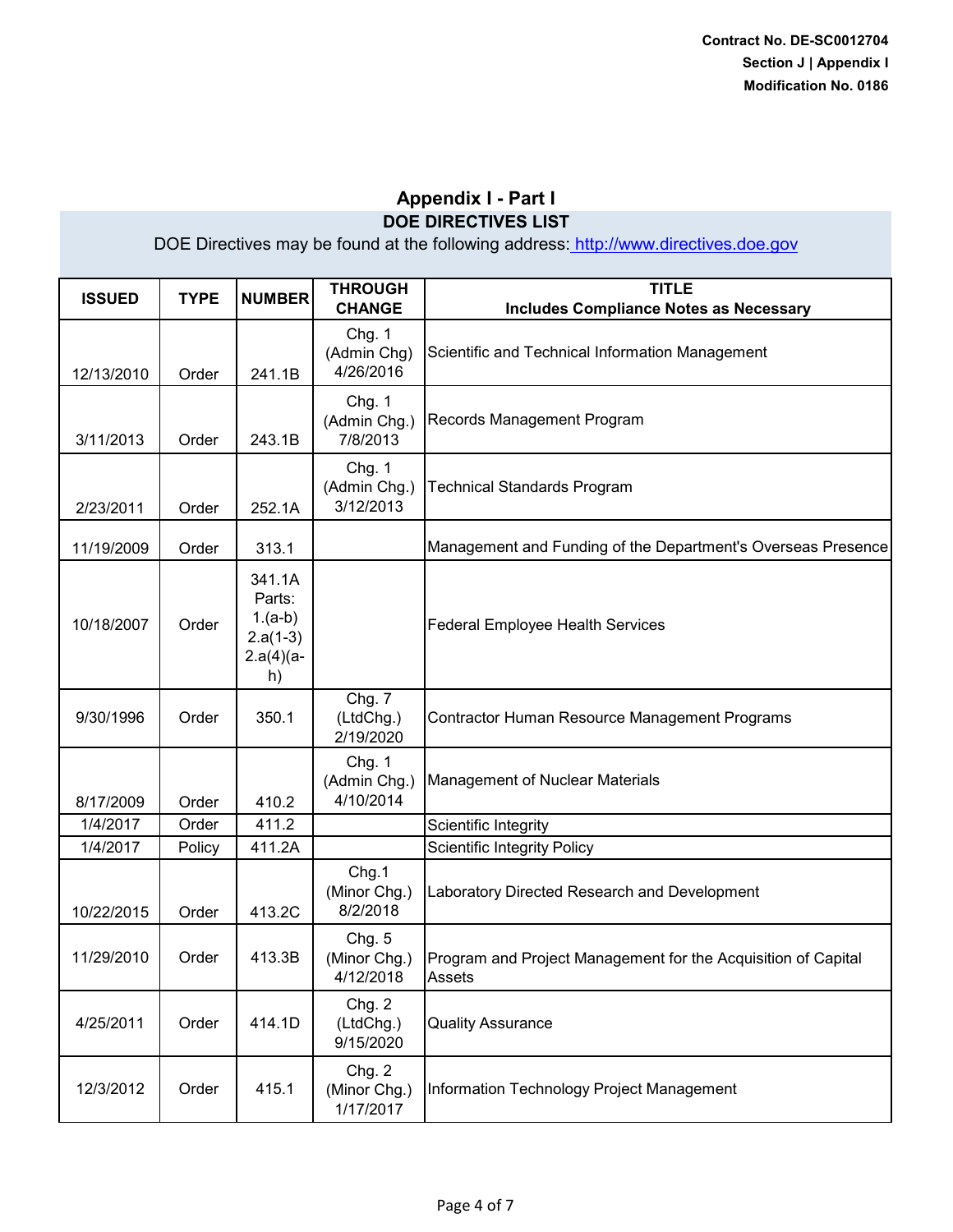| <b>ISSUED</b> | <b>TYPE</b> | <b>NUMBER</b> | <b>THROUGH</b><br><b>CHANGE</b>      | <b>TITLE</b><br><b>Includes Compliance Notes as Necessary</b>                                                                                                                                                                                                                                                                                                                     |
|---------------|-------------|---------------|--------------------------------------|-----------------------------------------------------------------------------------------------------------------------------------------------------------------------------------------------------------------------------------------------------------------------------------------------------------------------------------------------------------------------------------|
| 12/4/2012     | Order       | 420.1C        | Chg.3<br>(Ltd Chg.)<br>11/14/2019    | <b>Facility Safety</b><br><b>Compliance Note:</b> CRD Chapters 1, 3, and 5 only are applicable to<br>BNL Hazardous Category 1, 2, or 3 nuclear facilities. Currently<br>these type of nuclear facilities do not exist at BNL. The<br>requirements of DOE O 420. 1C Chg. 2 CRD Chapters 2 (Fire<br>Protection) and 5 (Natural Phenomena Hazards Mitigation) apply to<br><b>BNL</b> |
| 7/21/2011     | Order       | 420.2C        |                                      | Safety of Accelerator Facilities                                                                                                                                                                                                                                                                                                                                                  |
| 6/29/2010     | Order       | 422.1         | Chg. 3<br>(Minor Chg.)<br>10/4/2019  | <b>Conduct of Operations</b><br>Compliance Note: Applicable to Hazardous Category 1, 2, or 3<br>nuclear facilities and other facilities as defined by BSA in a<br>Program Plan approved by BHSO                                                                                                                                                                                   |
| 11/25/2016    | Policy      | 434.1B        |                                      | Conduct and Approval of Select Agent and Toxin Work at<br>Department of Energy Sites                                                                                                                                                                                                                                                                                              |
| 7/9/1999      | Order       | 435.1         | Chg. 1<br>(Pg Chg)<br>8/28/2001      | Radioactive Waste Management                                                                                                                                                                                                                                                                                                                                                      |
| 7/9/1999      | Manual      | $435.1 - 1$   | Chg. 2<br>(Admin Chg.)<br>6/8/2011   | Radioactive Waste Management Manual                                                                                                                                                                                                                                                                                                                                               |
| 5/2/2011      | Order       | 436.1         |                                      | Departmental Sustainability                                                                                                                                                                                                                                                                                                                                                       |
| 6/15/2011     | Order       | 440.2C        | Chg. 2<br>(LtdChg.)<br>9/15/2020     | Aviation Management and Safety                                                                                                                                                                                                                                                                                                                                                    |
| 3/7/2008      | Manual      | 441.1-1       | Chg. 1<br>(Admin Chg.)<br>02/24/2016 | Nuclear Material Packaging Manual                                                                                                                                                                                                                                                                                                                                                 |
| 1/31/2019     | Order       | 442.1B        |                                      | Department of Energy Employee Concerns Program                                                                                                                                                                                                                                                                                                                                    |
| 7/29/2011     | Order       | 442.2         | Chg.1<br>(Pg.Chg.)<br>10/5/2016      | Differing Professional Opinions for Technical Issues Involving<br>Environment, Safety and Health                                                                                                                                                                                                                                                                                  |
| 11/26/2019    | Order       | 443.1C        |                                      | Protection of Human Research Subjects                                                                                                                                                                                                                                                                                                                                             |
| 7/21/2011     | Order       | 452.8         |                                      | Control of Nuclear Weapon Data                                                                                                                                                                                                                                                                                                                                                    |
| 7/15/2016     | Order       | 456.1A        |                                      | The Safe Handling of Unbound Engineered Nanoparticles                                                                                                                                                                                                                                                                                                                             |
| 2/11/2011     | Order       | 458.1         | Chg. 4<br>(LtdChg.)<br>9/15/2020     | Radiation Protection of the Public and the Environment                                                                                                                                                                                                                                                                                                                            |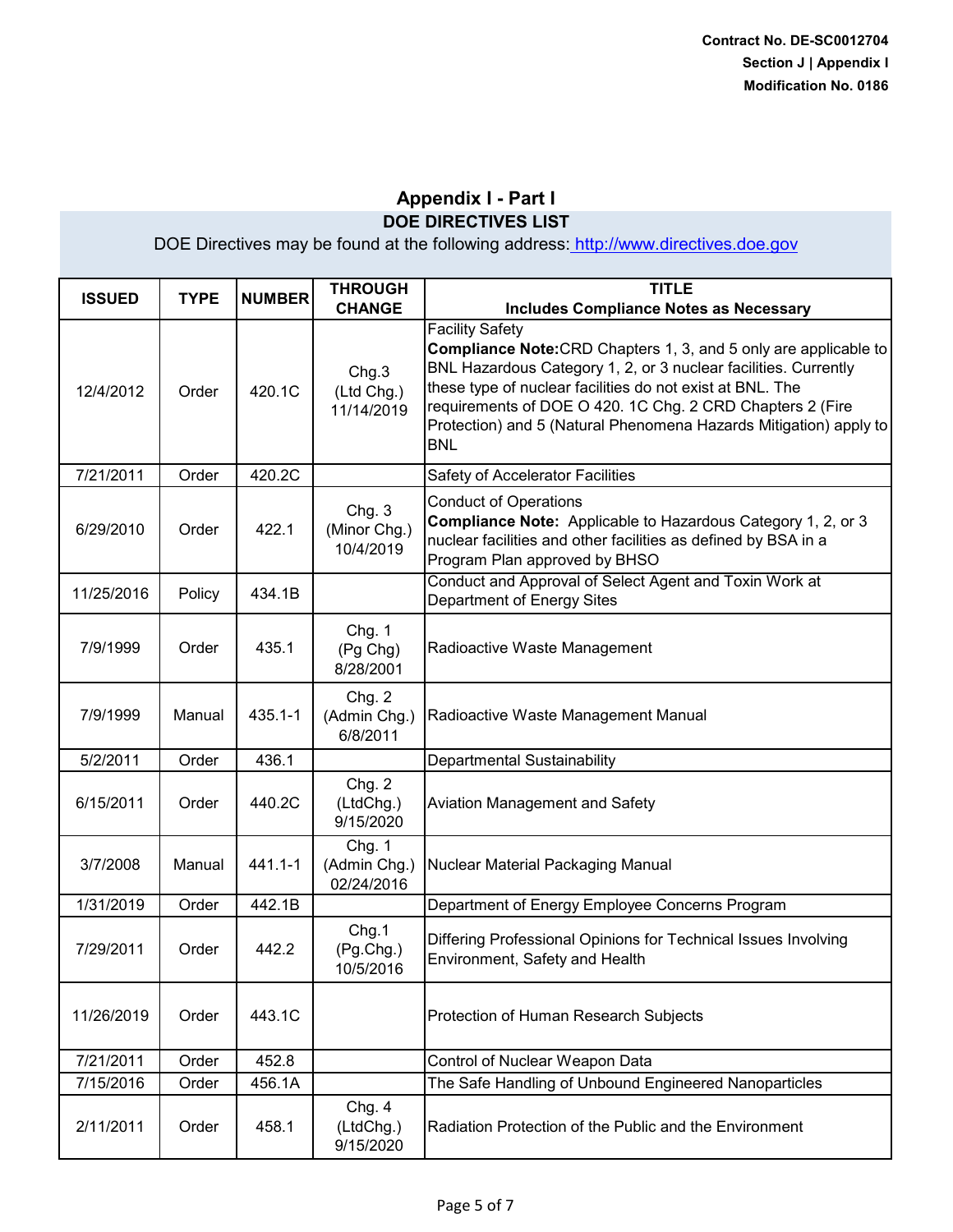| <b>ISSUED</b> | <b>TYPE</b> | <b>NUMBER</b> | <b>THROUGH</b><br><b>CHANGE</b>     | <b>TITLE</b><br><b>Includes Compliance Notes as Necessary</b>                                                |
|---------------|-------------|---------------|-------------------------------------|--------------------------------------------------------------------------------------------------------------|
| 12/20/2016    | Order       | 460.1D        |                                     | Hazardous Materials Packaging and Transportation Safety                                                      |
| 12/22/2004    | Order       | 460.2A        |                                     | Departmental Material Transportation and Packaging Management                                                |
| 6/4/2008      | Manual      | 460.2-1A      |                                     | Radioactive Material Transportation Practices Manual                                                         |
| 11/23/2016    | Order       | 470.3C        | Chg. 1<br>(LtdChg.)<br>9/9/2020     | Design Basis Threat (DBT) Order                                                                              |
| 7/21/2011     | Order       | 470.4B        | Chg. 2<br>(Minor Chg.)<br>1/17/2017 | Safeguards and Security Program                                                                              |
| 6/2/2014      | Order       | 470.5         |                                     | Insider Threat Program                                                                                       |
| 9/2/2015      | Order       | 470.6         | Chg.1<br>(Minor Chg.)<br>1/11/2017  | <b>Technical Security Program</b>                                                                            |
| 3/1/2010      | Order       | 471.1B        |                                     | Identification and Protection of Unclassified Controlled Nuclear<br>Information                              |
| 4/9/2003      | Order       | 471.3         | Chg. 1<br>(Admin Chg.)<br>1/13/2011 | Identifying and Protecting Official Use Only Information                                                     |
| 4/9/2003      | Manual      | 471.3-1       | Chg. 1<br>(Admin Chg.)<br>1/13/2011 | Manual for Identifying and Protecting Official Use Only Information                                          |
| 6/20/2011     | Order       | 471.6         | Chg. 3<br>(Admin Chg.)<br>9/12/2019 | <b>Information Security</b>                                                                                  |
| 7/21/2011     | Order       | 472.2         | Chg. 1<br>(Pg Chg.)<br>7/9/2014     | <b>Personnel Security</b>                                                                                    |
| 3/23/2016     | Order       | 473.3A        | Chg.1<br>(Minor Chg.)<br>1/2/2018   | <b>Protection Program Operations</b>                                                                         |
| 6/27/2011     | Order       | 474.2         | Chg. 4<br>(Pg.Chg.)<br>9/13/2016    | <b>Nuclear Material Control and Accountability</b>                                                           |
| 12/10/2004    | Order       | 475.1         |                                     | Counterintelligence Program                                                                                  |
| 10/3/2014     | Order       | 475.2B        |                                     | <b>Identifying Classified Information</b>                                                                    |
| 12/20/2018    | Order       | 481.1E        | Chg. 1<br>(LtdChg.)<br>12/13/2019   | Strategic Partnership Projects [Formerly Known as Work for<br>Others (Non-Department of Energy Funded Work)] |